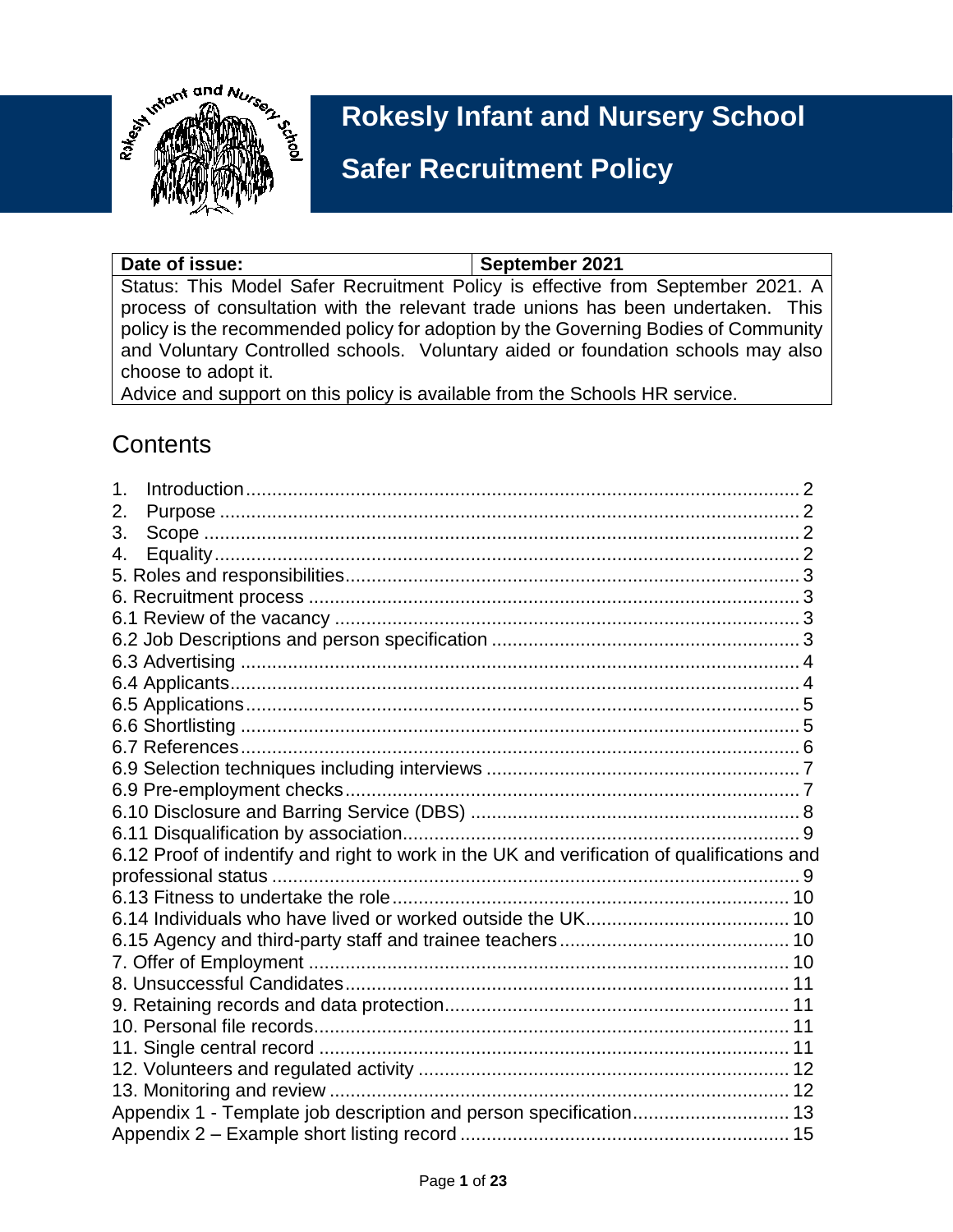## <span id="page-1-0"></span>**1. Introduction**

1.1 This school is committed to safeguarding and promoting the welfare of children and young people and expects all staff, contractors, agency workers and volunteers to share this commitment.

1.2 The safe recruitment of staff in schools is the first step to safeguarding and promoting the welfare of the children in education. This can only be achieved through sound procedures, good interagency cooperation and the recruitment and retention of competent, motivated employees who are suited to and fulfilled in the roles they undertake.

1.3 This policy should be read in conjunction with **Keeping Children safe in education 2021**  (KCSIE September 2021).

## <span id="page-1-1"></span>**2. Purpose**

2.2 The purpose of this policy is to clearly set out a recruitment process that aims to:

- Attract the best possible applicants to vacancies;
- Deter prospective applicants who are unsuitable for work with children or young people;
- Identify and reject applicants who are unsuitable for work with children and young people.

## <span id="page-1-2"></span>**3. Scope**

3.3 This policy applies to all job applicants, potential and existing workers, as well as governors; contractors and agencies; and volunteers where appropriate.

## <span id="page-1-3"></span>**4. Equality**

4.1 The recruitment process must always be applied fairly and in accordance with employment legislation and the school's Equality and Diversity in Employment Policy.

4.2 This school recognises the value of, and seeks to achieve, a diverse workforce which includes people from different backgrounds with different skills and abilities. The school is committed to ensuring that the recruitment and selection of all who work within the school is conducted in a manner that is systematic, effective and promotes equality of opportunity.

4.3 All posts within the school are exempt from the Rehabilitation of Offenders Act 1974 and therefore all applicants will be required to declare both spent and unspent convictions, cautions and bind-overs, and have Enhanced Disclosure and Barring Service clearance.

4.4 The school is committed to ensuring people who have been convicted are treated fairly and given every opportunity to establish their suitability for positions. The disclosure of a conviction or caution does not necessarily mean that an applicant will not be appointed and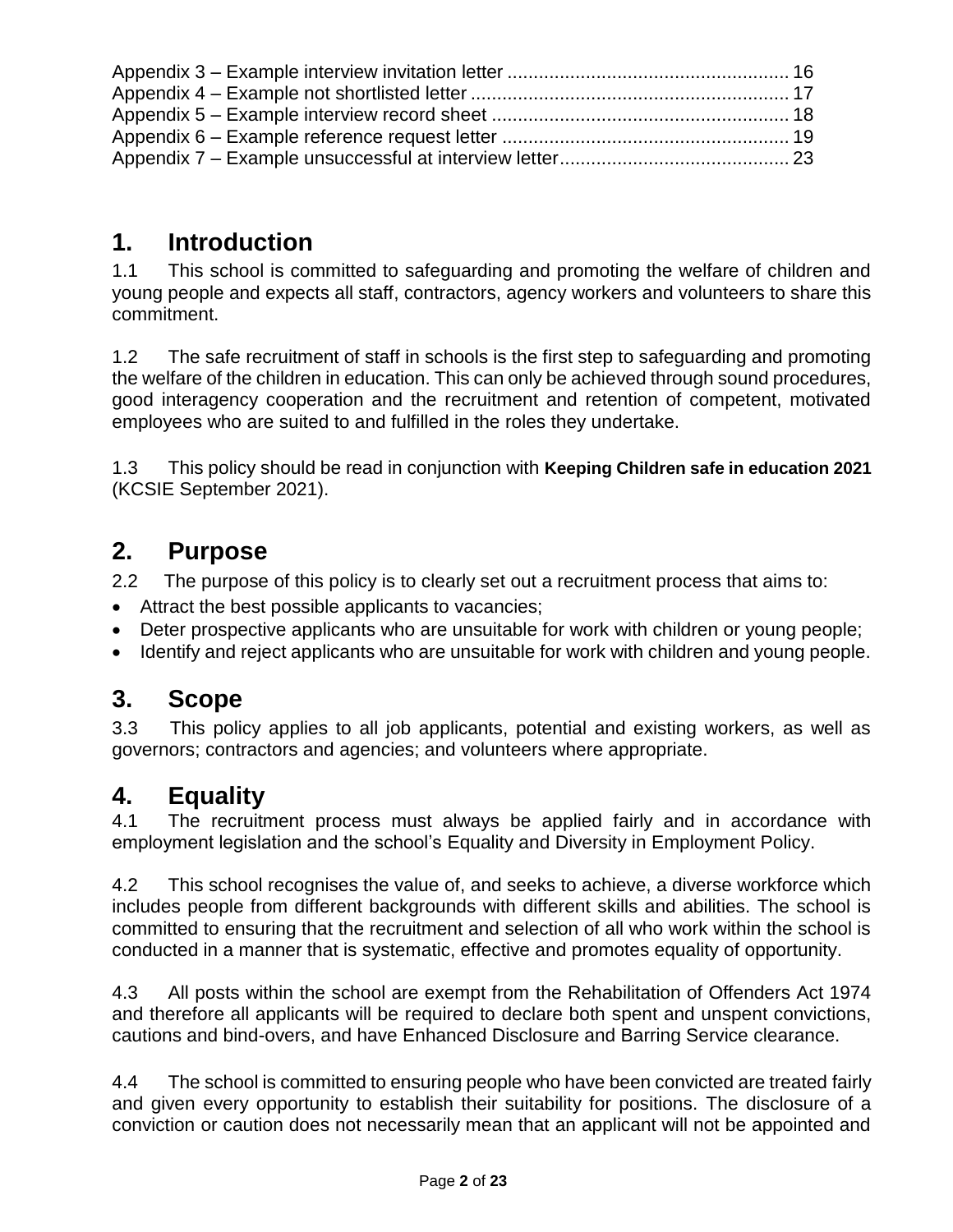that the main consideration will be whether the offence would make the person unsuitable for the type of work that they have applied to do.

## <span id="page-2-0"></span>**5. Roles and responsibilities**

5.1 The governing body will:

 Ensure the school has effective policies and procedures in place for the recruitment of all staff and volunteers in accordance with DfE guidance and legal requirements

Monitor the school's compliance with the policies and procedures

 Delegate responsibility to the Head teacher to lead in all appointments outside of the leadership group. School governors may be involved in staff appointments, but the final decision will rest with the Head teacher. The Head teacher may delegate the selection process of staff outside of the leadership group to other managers in the school, but remains responsible for the decision to appoint.

5.2 The Head teacher and other managers involved in recruitment will:

 Ensure that the school operates safer recruitment procedures and makes sure all appropriate checks are carried out on all staff and volunteers who work at the school

- Monitor contractors' and agencies' compliance with this document
- Promote welfare of children and young people at every stage of the procedure

 Ensure that at least one of the recruiting managers involved in each recruitment process has successfully received accredited training in safe recruitment procedures.

5.3 All potential and existing workers, including volunteers will comply with this document.

<span id="page-2-1"></span>5.4 All contractors and agencies will comply with safer recruitment pre-employment checks.

### **6. Recruitment process**

#### <span id="page-2-2"></span>**6.1 Review of the vacancy**

6.1.1 When a vacancy arises, the school will take the opportunity to revisit the job requirements.

6.2.1 This will involve a review of the job description and person specification where it is a like for like replacement role. This review will be undertaken by the Head teacher or delegated manager.

6.3.1 Authorisation for new posts within the organisation is dependent upon funding and budgetary requirements. Where such recruitment has not been accounted for, authorisation will be sought from the governing body.

#### <span id="page-2-3"></span>**6.2 Job Descriptions and person specification**

6.2.1 All roles have a job description and person specification, which contain the following:

- A definition of the role, together with key duties and responsibilities.
- A description of the range of skills, attributes and qualifications required.
- A statement of the school's commitment to safeguarding and promoting the welfare of children.
- All job descriptions and person specifications will always be strictly relevant to the job, and all criteria must be objective, measurable and justifiable.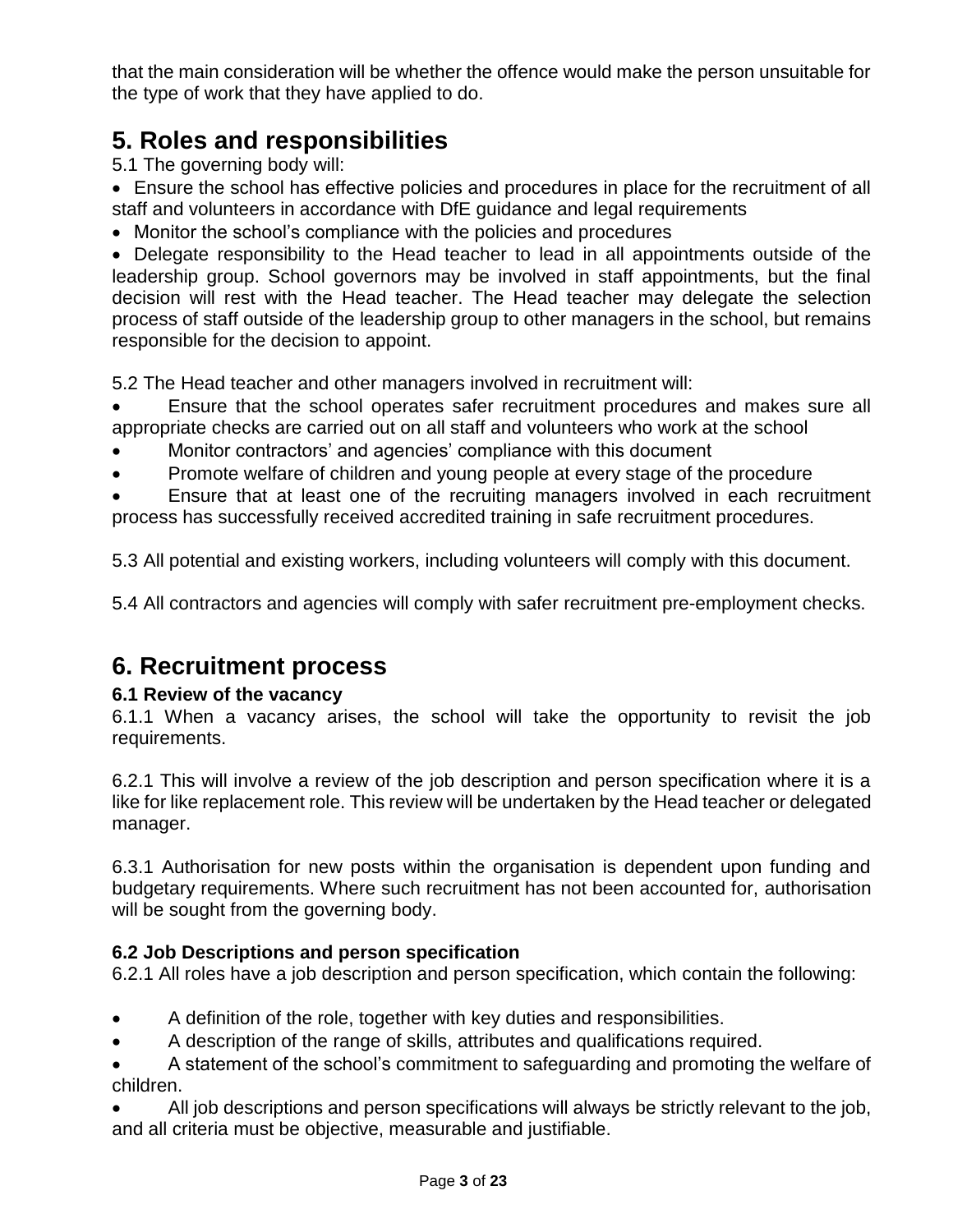6.2.2 A template job description and person specification is at Appendix 1. Model job descriptions are available from the Schools HR service.

#### <span id="page-3-0"></span>**6.3 Advertising**

6.3.1 To ensure equality of opportunity, the school will advertise all vacant posts to encourage as wide a field of candidates as possible. This usually means that posts are advertised externally.

6.3.2 Where there is a reasonable expectation that there are sufficient qualified internal candidates, or where employees are at risk of redundancy, an internal advertisement may be considered appropriate.

6.3.3 Adverts should be written to appeal to all sections of the community, clear and concise and written in plain and non-discriminatory language and include:

- Brief requirements of the job.
- A brief description of the school and the location.
- Whether the job is subject to a satisfactory Disclosure and Barring Service (DBS) disclosure.
- The salary and any other benefits.
- The length of contract (if appropriate, it should be stated whether the appointment is temporary and if so, the reason for this e.g. to cover maternity leave).

 All adverts will indicate that a Disclosure and Barring Service (DBS) check will be undertaken, or refer to an advert on the school's website which states this and includes a commitment statement regarding the safeguarding of children.

#### **Our commitment to safer recruitment:**

**Rokesly Infant and Nursery School is committed to safeguarding and promoting the welfare of children and young people and we expect all staff to share this commitment. Positions are subject to safer recruitment checks, including references and an enhanced DBS check**

 The closing date. Normally advertisements will have a closing date of a minimum of 10 working days after the date the advertisement appears.

6.3.4 It is advisable for schools to include their commitment to diversity and equal opportunities in the advertisement. All advertisements placed by the Haringey Council include the statement *'An Equal Opportunity Employer'* and it is recommended that schools adopt a similar statement to incorporate into their advertisements.

#### **We strongly encourage applications from teachers who represent our diverse school community**

Haringey Council also places the *'Positive about disability people'* logo on all of its advertisements, (the two ticks). This commits the Council to interviewing any candidates with a disability who meets the essential criteria of the person specification. Schools are encouraged to place this on their advertisements as well.

#### <span id="page-3-1"></span>**6.4 Applicants**

6.4.1 Prospective applicants will be supplied, as a minimum, with the following documents as part of an application pack:

- The job description and person specification;
- The school's child protection policy;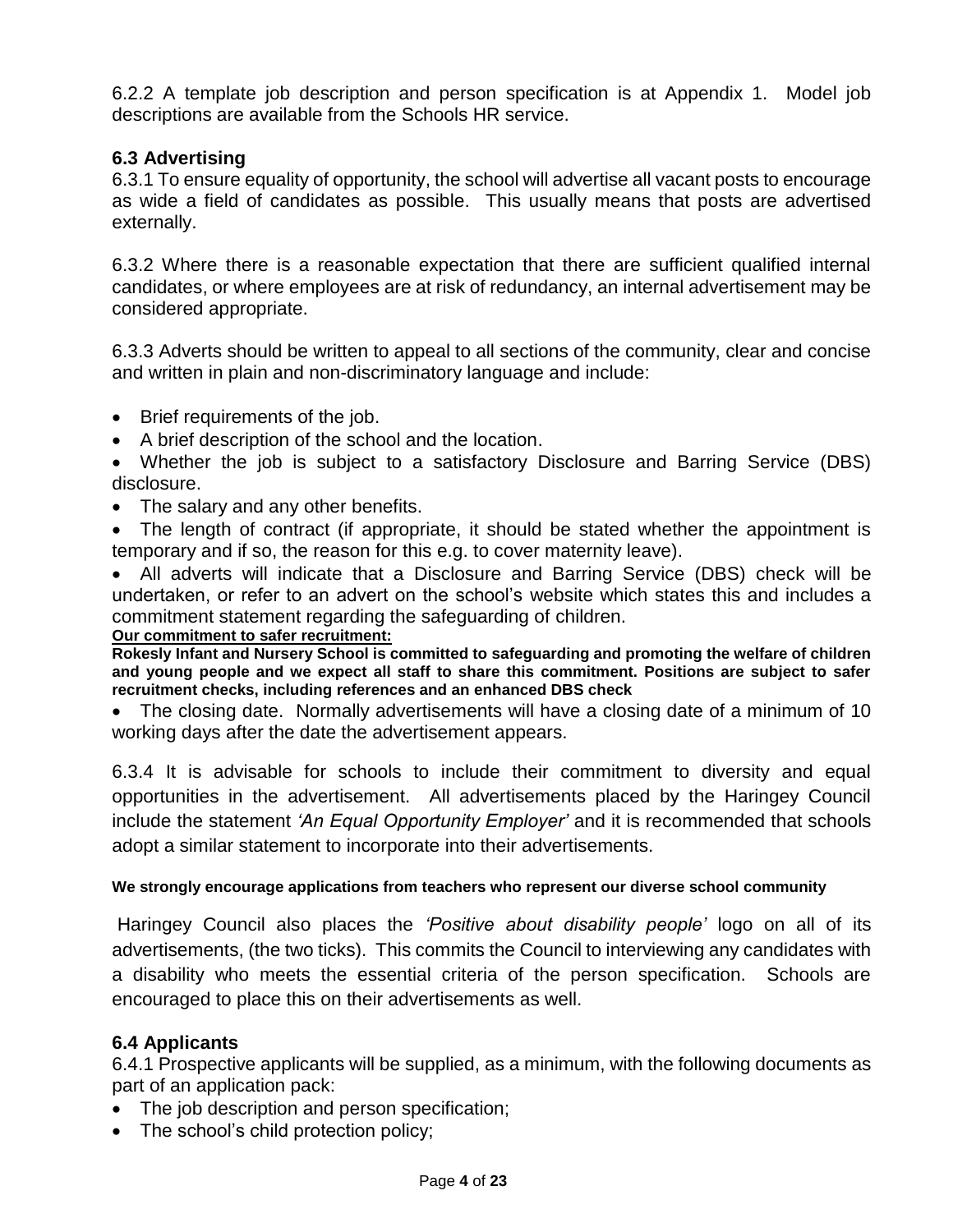- The school's safer recruitment policy (this document);
- Details of the selection procedure for the post;
- An application form;
- Equal opportunities monitoring form.

### <span id="page-4-0"></span>**6.5 Applications**

6.5.1 The school uses standard application forms (standardised for teaching posts, support staff and volunteers). CVs will not be accepted.

6.5.2 The application form includes the following:

- $\bullet$  A section for self-declaration of convictions or relevant information<sup>1</sup>, consent for DBS check, and a statement to say failure to disclose will result in termination of the post.
- A section for personal details, qualifications, experience and employment history.
- A request for contact details of two referees.

 A requirement for candidates to account for any gaps or discrepancies in employment history. Where an applicant is short-listed, these gaps will be discussed at interview.

 A clear statement that providing false information is an offence and could result in the application being rejected or summary dismissal if the applicant has been selected, and possible referral to the police and other professional regulatory bodies.

6.5.3 If a disabled applicant requests an application pack in an alternative format, such as in Braille or Audio, then this request should be complied with. Please contact the Schools HR team for further advice.

### <span id="page-4-1"></span>**6.6 Shortlisting**

6.6.1 Shortlisting is the process of analysing all applications and considering them in terms of how far they meet the requirements of the job description and person specification. The criteria must be objective and apply equally to all candidates. No one should be involved in any stage of the selection process if they have a close personal or family relationship or other connection, which may present a conflict of interest with any of the applicants.

6.6.2 The interview panel should carry out the shortlisting. If possible, all those candidates who meet the essential criteria should be interviewed. Where the application form shows no evidence of meeting one or more essential criteria, no further consideration should be given to that candidate. Where a large number of applicants meet the essential criteria, the desirable criteria should be used to reduce the number of applicants. Decisions should be made purely on the information on the form and assumptions (either positive or negative) should not be made.

6.6.3 Disabled applicants who meet the essential criteria must be interviewed, regardless of the number of applicants.

6.6.4 The shortlisting process must be documented for each applicant (See Appendix 2 for a model shortlisting Form). Only candidates who meet all of the essential criteria should be invited for interview and the desirable criteria should only be used to reduce the shortlist to a

<sup>1</sup> The disclosure of convictions, cautions or pending cases will not necessarily prevent employment but will be considered in the same way as positive DBS disclosures.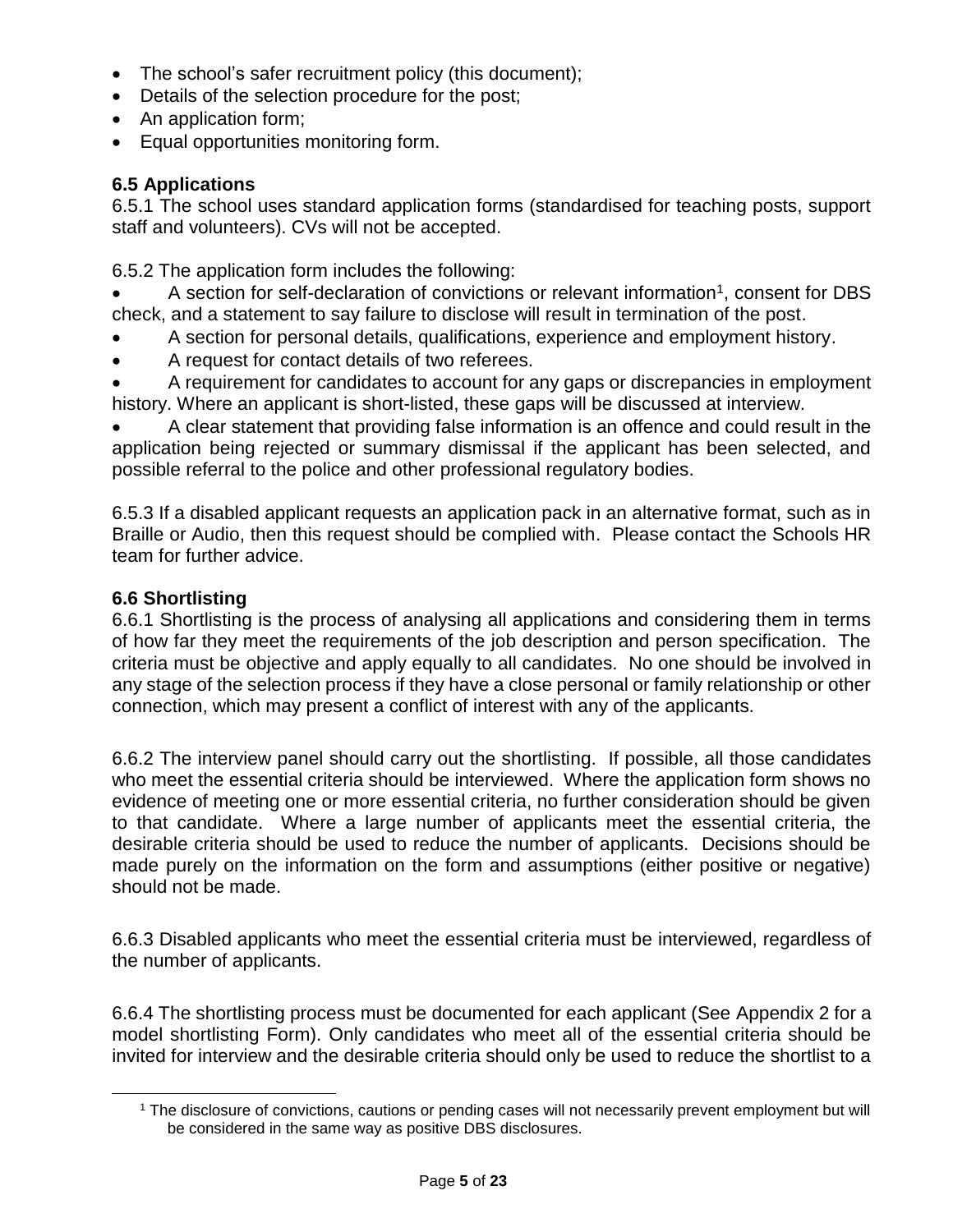manageable number. If this still proves to produce too long a list of suitable candidates, it is appropriate for the criteria to be ranked in order of importance and weighted.

6.6.5 Shortlisted candidates should be contacted as soon as possible and invited to interview (see Appendix 3 for template invitation to interview letter).

6.6.6 It is good practice to write to those candidates not shortlisted for interviews (See Appendix 4 for a template not shortlisted letter). However if this is not possible, then there should be a statement in the application pack saying that if people have not heard with 20 working days/by the date of the interview then they should assume that their application is not successful.

#### <span id="page-5-0"></span>**6.7 References**

6.7.1 Two references for short-listed candidates will be requested immediately after shortlisting. Wherever possible, both references will be taken up before the selection stage, so that any discrepancies can be explored during the interview process.

6.7.2 Where candidates have indicated on their application forms that they do not wish their current employer to be contacted, references will be taken up immediately after interview and prior to any offer of employment being made.

6.7.3 References must be in writing, specific to the job for which the candidate has applied and directly from the referee - open references or testimonials are not acceptable. The school will not accept references from relatives or people writing solely in the capacity as a friend.

6.7.4 Where necessary, referees will be contacted by telephone or email in order to clarify any anomalies or discrepancies. A detailed written note will be kept of such exchanges.

6.7.5 Reference requests will specifically ask for details of:

- The referee's relationship with the candidate.
- Whether the referee is completely satisfied that the candidate is suitable to work with children and, if not, for specific details of the concerns and the reasons why the referee believes that the person might be unsuitable.
- The applicant's current post and salary.
- The applicant's performance history and conduct including details on any situation where any formal action has been taken using capability procedures within the last two years.
- Any disciplinary procedures for which the sanction is current.
- Any disciplinary procedures involving issues related to the safety and welfare of children, including any in which the sanction has expired and the outcome of those processes.

 Details of any allegations or concerns that have been raised that relate to the safety and welfare of children or behaviour towards children and the outcome of these concerns.

6.7.6 The school uses a standard reference request form to ensure the details outlined above are included.

6.7.7 References will be compared to the application form to ensure that the information provided is consistent. Any discrepancies will be taken up with the applicant at interview.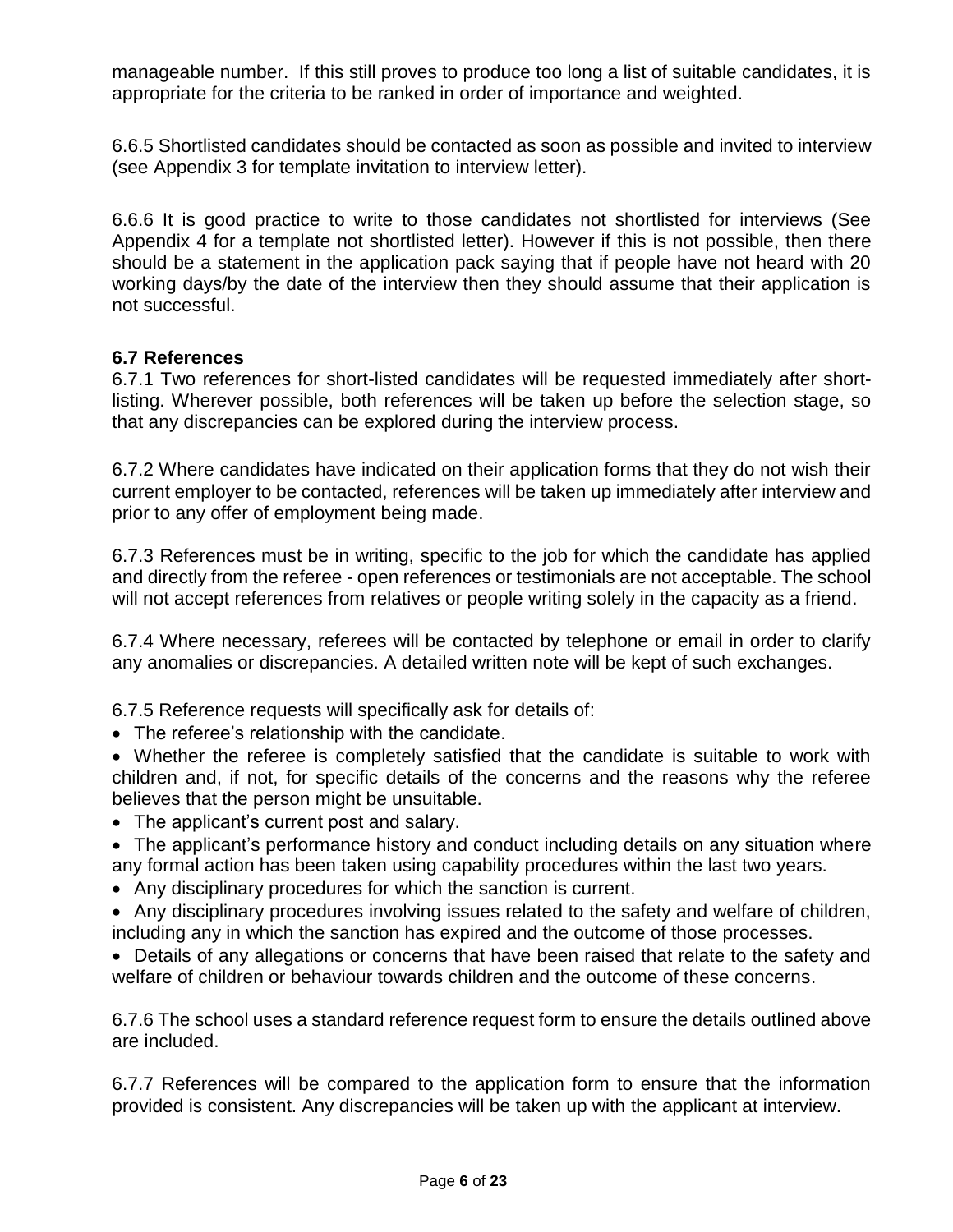6.7.8 Any information about past disciplinary action or allegations will be considered in the circumstances of the individual case.

### **6.8 Secretary of State Prohibition Orders (teaching roles)**

6.8.1 In all cases where an applicant is to undertake a teaching role of any kind a Prohibition Order check will be made using the Employer Access Online Service. It is anticipated that this will be performed at the shortlisting stage but will always made before any offer of employment is made.

6.8.2 Prohibition orders prevent a person from carrying out teaching work in schools, sixth form colleges, 16 to 19 academies, relevant youth accommodation and children's homes in England. A person who is prohibited from teaching must not be appointed to work as a teacher in such a setting.

6.8.3 Prohibition orders are made by the Secretary of State following consideration by a professional conduct panel convened by the National College for Teaching and Leadership (NCTL). Pending such consideration, the Secretary of State may issue an interim prohibition order if it is considered to be in the public interest to do so.

#### <span id="page-6-0"></span>**6.9 Selection techniques including interviews**

6.9.1 Selection techniques will be determined by the nature and duties of the vacant post, but all vacancies will require an interview of short-listed candidates.

6.9.2 Interviews will always be face-to-face. Telephone interviews may be used at the shortlisting stage but will not be a substitute for a face-to-face interview (which may be via visual electronic link). A template interview scoring sheet is at Appendix 5.

6.8.3 Candidates will always be required to:

 Answer questions relating to their suitability for the role and how they meet the requirements of the job description and person specification;

- Explain satisfactorily any gaps in employment;
- Explain satisfactorily any anomalies or discrepancies in the information available to recruiters;
- Declare any information that is likely to appear on a DBS check; and

• Demonstrate their capacity to safeguard and protect the welfare of children and young people.

6.8.4 Other selection methods may also be used where these are appropriate to the post, for example:

- An observed activity with children;
- In tray exercises can be used to test organising, prioritising and time management;
- Presentations can be used to assess presentation and research skills; and
- Case studies can be used to evaluate problem solving and written communication skills.

#### <span id="page-6-1"></span>**6.9 Pre-employment checks**

6.9.1 All successful applicants are required to:

- Provide proof of identity and right to work in the United Kingdom;
- Complete a DBS application and receive satisfactory clearance;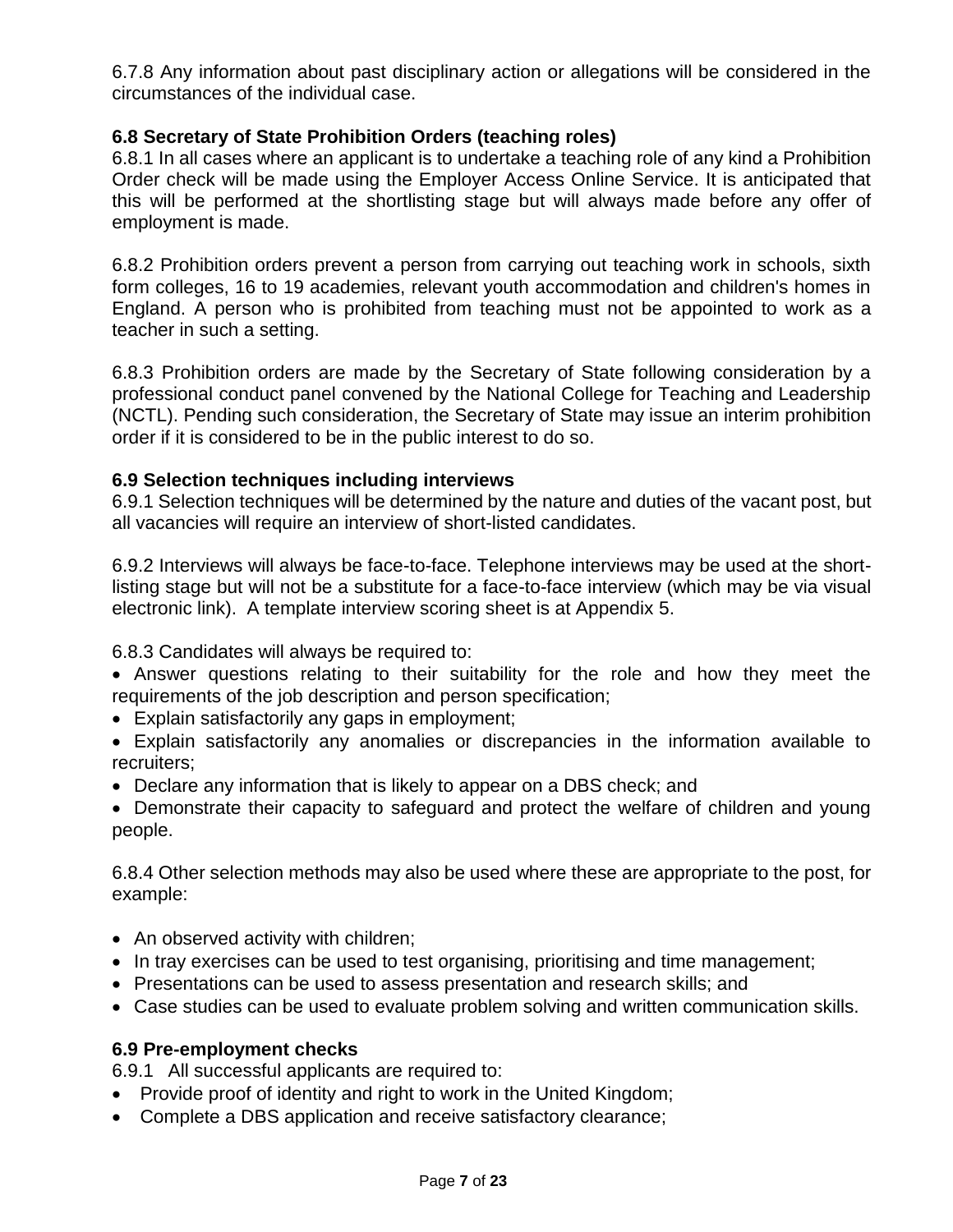- Have a satisfactory certificate of good conduct relating to time spent living outside of the UK, where applicable;
- Pass a prohibition from teaching check (see paragraph 6.8);
- Provide actual certificates of professional qualifications, as deemed appropriate by the school;
- Complete a confidential health questionnaire and be deemed mentally and physically fit to perform the role;
- Complete a childcare disqualification declaration; and
- Provide two satisfactory references (see paragraph 6.7).

### <span id="page-7-0"></span>**6.10 Disclosure and Barring Service (DBS)**

6.10.1 The school will request an Enhanced DBS Certificate through the Schools HR service including a children's barred list check for all staff and volunteers (including governors) engaged in regulated activity.

6.10.2 According to KCSIE regulated activity includes:

a) Teaching, training, instructing, caring for (see (c) below) or supervising children if the person is unsupervised, or providing advice or guidance on well-being, or driving a vehicle only for children,

b) Work for a limited range of establishments (known as 'specified places', which include schools and colleges), with the opportunity for contact with children, but not including work done by supervised volunteers;

Work under (a) or (b) is regulated activity only if done regularly.

Some activities are always regulated activities, regardless of their frequency or whether they are supervised or not. This includes:

c) Relevant personal care or health care provided by or provided under the supervision of a health care professional:

 personal care includes helping a child, for reasons of age, illness or disability, with eating or drinking, or in connection with toileting, washing, bathing and dressing;

• health care means care for children provided by, or under the direction or supervision of, a regulated health care professional.

6.10.4 When the DBS has completed its check of an applicant's record and, if appropriate, whether or not they are on the childrens barred list, the relevant information will be recorded on a certificate (the DBS certificate) that is sent to the applicant. The applicant must show the original DBS certificate to the school before they take up post.

6.10.3 Individuals can join the DBS Update Service at the point an application for a new DBS check is made, enabling future status checks to be carried out to confirm that no new information has been added to the certificate since its issue. This allows for portability of a certificate across employers.

6.10.4 Before using the DBS Update Service the school will:

- Obtain consent from the applicant to do so;
- Confirm the certificate matches the individual's identity; and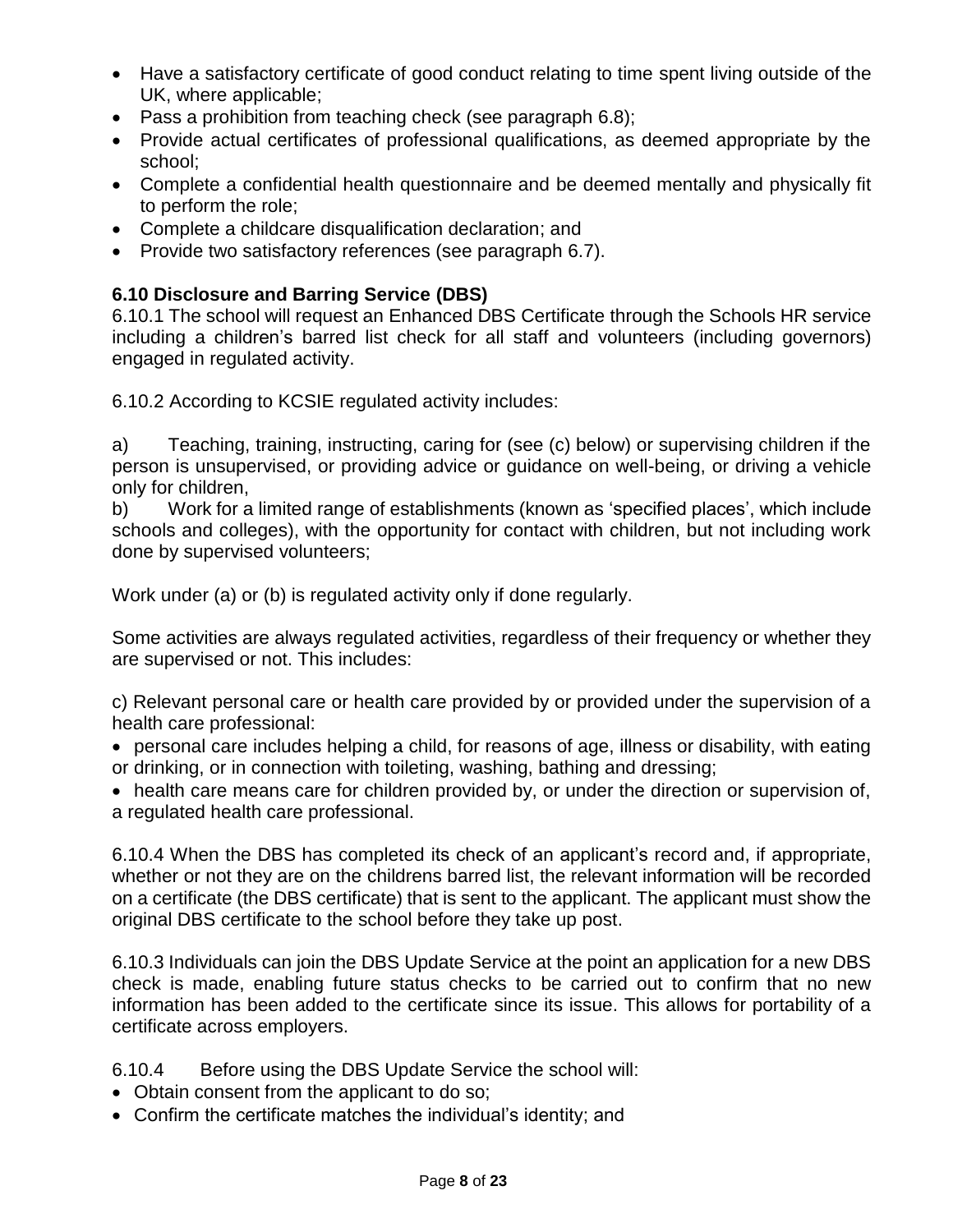Examine the original certificate to ensure that it is for the appropriate workforce and level of check, e.g. enhanced certificate/enhanced including barred list information.

6.10.5 The school will refer to the DBS anyone who has been removed from working (paid or unpaid) in regulated activity, or would have been removed had they not left, if there is reason to believe that they pose a risk of harm to a child or vulnerable adult. Further guidance on referrals can be found at [www.gov.uk](https://www.gov.uk/government/collections/dbs-referrals-guidance--2)<sup>2</sup>

### <span id="page-8-0"></span>**6.11 Disqualification by association**

6.11.1 In line with **Disqualification under the Childcare Act 2006 guidance**<sup>3</sup>, relevant staff are disqualified from working in the school when they 'live or work in the same household' as someone who is barred from working with children or young people, even if they would not otherwise be disqualified themselves.

6.11.2 The following employees are covered by the act:

- Employees and volunteers directly concerned with the provision of childcare for children up to and including Reception age (including staff in leadership positions in the school)
- Staff and volunteers providing before or after school provision for children up to age 8.

6.11.3 The school will take steps to gather information about whether a relevant member of staff is disqualified by association by asking them to declare any cautions or convictions for a relevant offence; where a care order is issued with respect to a child who has been in the person's care; whether they or anyone living or employed in their household is named on the DBS Children's Barred List.

6.11.4 The school will keep a record of those staff who are employed to work in or manage relevant childcare and record the date on which disqualification checks were completed on the Single Central Register.

6.11.5 In the event of information leading to disqualification by association being obtained, the school will follow guidance set out in the Disqualification under the Childcare Act 2006 guidance*.*

#### <span id="page-8-1"></span>**6.12 Proof of indentify and right to work in the UK and verification of qualifications and professional status**

6.12.1 Successful applicants for all posts will be required to provide proof of identity by producing documents in line with those set out in The Immigration, Asylum and Nationality Act 2006 e.g. passport, birth certificate, driving licence etc. Similar information is also required to undertake a DBS check on the preferred candidate. These checks will be completed by the Schools HR service.

6.12.2 The school will verify that successful candidates have actually obtained any qualifications legally required or deemed essential for the job, and as stated in their application by asking to see the relevant certificate, or a letter of confirmation from the awarding body / institution.

 $\overline{a}$ 

<sup>2</sup> <https://www.gov.uk/government/collections/dbs-referrals-guidance--2>

<sup>3</sup> [www.gov.uk/government/publications/disqualification-under-the-childcare-act-2006](http://www.gov.uk/government/publications/disqualification-under-the-childcare-act-2006)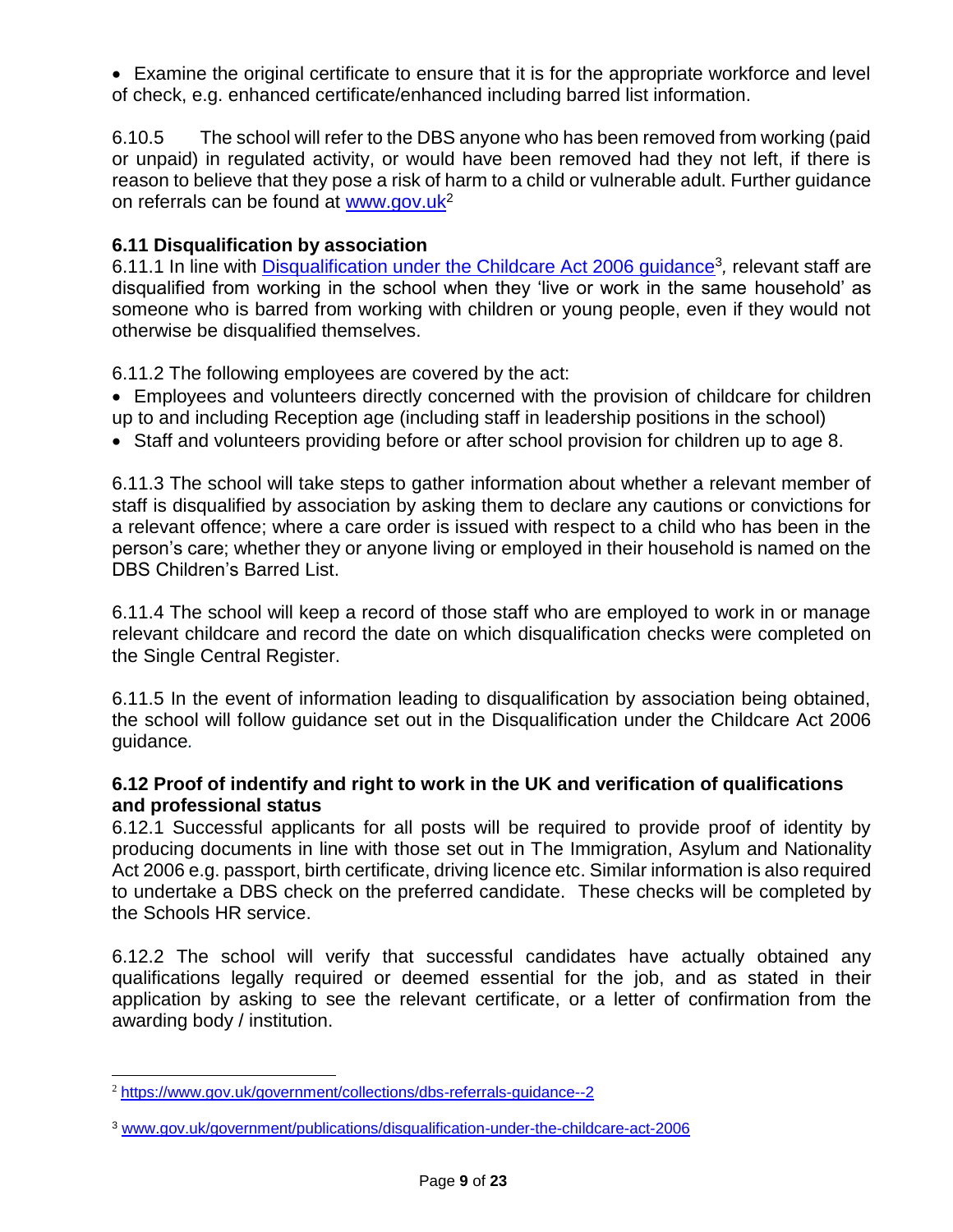### <span id="page-9-0"></span>**6.13 Fitness to undertake the role**

6.13.1 A confidential pre-placement medical form must be completed to verify the successful candidate's mental and physical fitness to carry out their work responsibilities.

#### <span id="page-9-1"></span>**6.14 Individuals who have lived or worked outside the UK**

6.14.1 The school ensures individuals who have lived or worked outside the UK undergo the same checks as all other staff. In addition, the school may take steps to further investigate any relevant events that occurred outside the UK.

6.14.2 When appointing a UK citizen who has lived overseas or a non UK citizen, a Certificate of Good Conduct must be obtained (where possible) from the embassy of the country the applicant has specified they have spent a significant period of time in.

6.14.3 If an applicant is unable to provide a Certificate of Good Conduct, evidence must be presented to show that an attempt to obtain a copy has been made.

6.14.4 Any costs incurred for obtaining a Certificate of Good Conduct must be met by the individual and will not be reimbursed.

6.14.5 If an applicant is unable to obtain a Certificate of Good Conduct then a Risk Assessment Form must be completed and signed off. All other pre-employment checks must be completed.

#### <span id="page-9-2"></span>**6.15 Agency and third-party staff and trainee teachers**

6.15.1 The school ensures written notification is obtained from any agency, third-party organisation or teacher training institution to confirm that appropriate recruitment vetting checks have been obtained for any individual working at the school in regulated activity.

6.15.2 The school checks the identity of all agency or third party staff on arrival at the school.

#### **6.16 Current staff**

6.16.1 The school reserves the right to repeat any check if any information is received that suggests a person may no longer be suitable for continued employment.

### <span id="page-9-3"></span>**7. Offer of Employment**

7.1 It may be possible to negotiate a provisional start date with the preferred candidate. However, with the exception of the DBS disclosure (unless the DBS Online Update Registration service is available), the pre-employment checks detailed above (i.e. satisfactory DBS Certificate, references, medical checks, prohibition checks, childcare disqualification checks and waivers, copies of qualification and proof of identity) must all be completed before a person's appointment is confirmed.

7.2 In the case of DBS disclosures, the certificate must be obtained/verified before or as soon as practicable after the appointment is made. In exceptional circumstances, where an individual starts work before the DBS certificate is available, then the school will ensure that the individual is appropriately supervised and that all other checks, including a separate barred list check, have been completed.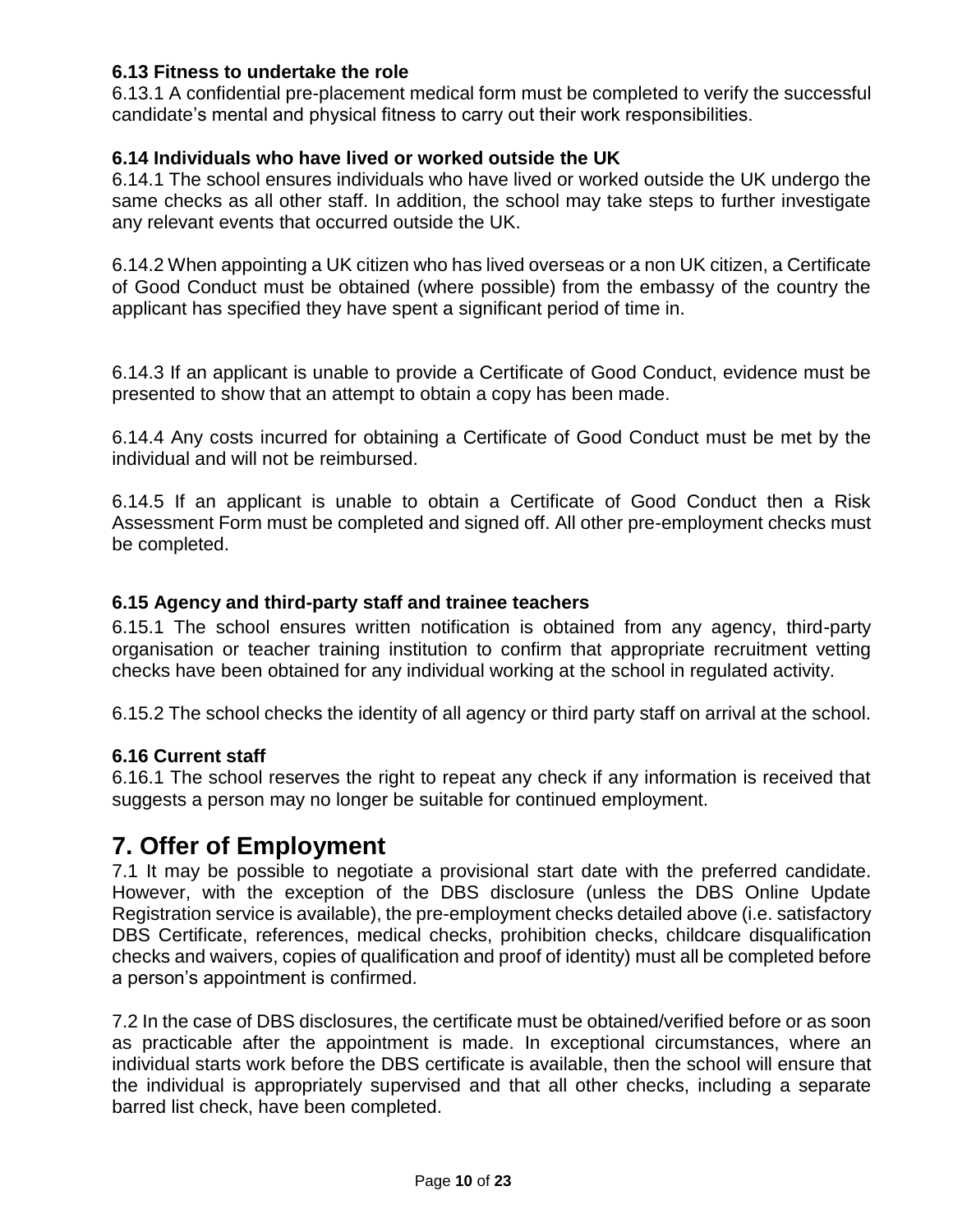7.3 Once all pre-employment checks have been satisfactorily completed / received, The Schools HR service will make an offer of employment and will issue the contract of employment. The contract will be issued as soon as possible but in all circumstances within eight weeks of employment commencing.

## <span id="page-10-0"></span>**8. Unsuccessful Candidates**

8.1 It is good practice for the headteacher or chair of the interview panel to contact unsuccessful candidates as soon after the interview as possible to give feedback about the interview.

- 8.2 When giving feedback, it should be:
- Honest and non discriminatory;
- Related to the individual's performance at the interview;
- As detailed as possible using examples from the interview; and
- Constructive and helpful for the individual.

## <span id="page-10-1"></span>**9. Retaining records and data protection**

9.1 The school will retain all interview notes on all applicants for a 6 month period, after which time the notes will be destroyed (ie: shredded).

## <span id="page-10-2"></span>**10. Personal file records**

10.1 The school will retain the following information, which will make up part of the personal file for the successful candidate:

- Application form
- References
- Proof of identification
- Proof of academic qualifications
- Evidence of medical clearance from Occupational Health (where applicable)
- Evidence of the DBS clearance (ie: the notification form or certificate reference number, not the actual DBS form or certificate)
- Certificate of Good Conduct (where applicable to DBS checks)
- Positive Disclosure Review sheet (maintained if applicable/agreed)

## <span id="page-10-3"></span>**11. Single central record**

11.1 In line with DfE requirements, the school will keep and maintain a single central record of recruitment and vetting checks. The central list will record all staff who are employed at the school, including casual staff, teacher trainees on salaries routes, supply staff whether employed directly or through an agency, volunteers, governors who also work as volunteers, and those who provide regular additional teaching or instruction for pupils but who are not staff members (eg: regular specialist workshop leaders).

11.2 The central record will indicate whether or not the following have been completed:

- Identity checks;
- Qualification checks for any qualifications legally required for the job;
- Checks of right to work in the United Kingdom;
- **•** DBS Enhanced Disclosure and barred list check;
- Prohibition from teaching check;
- Further overseas records where appropriate; and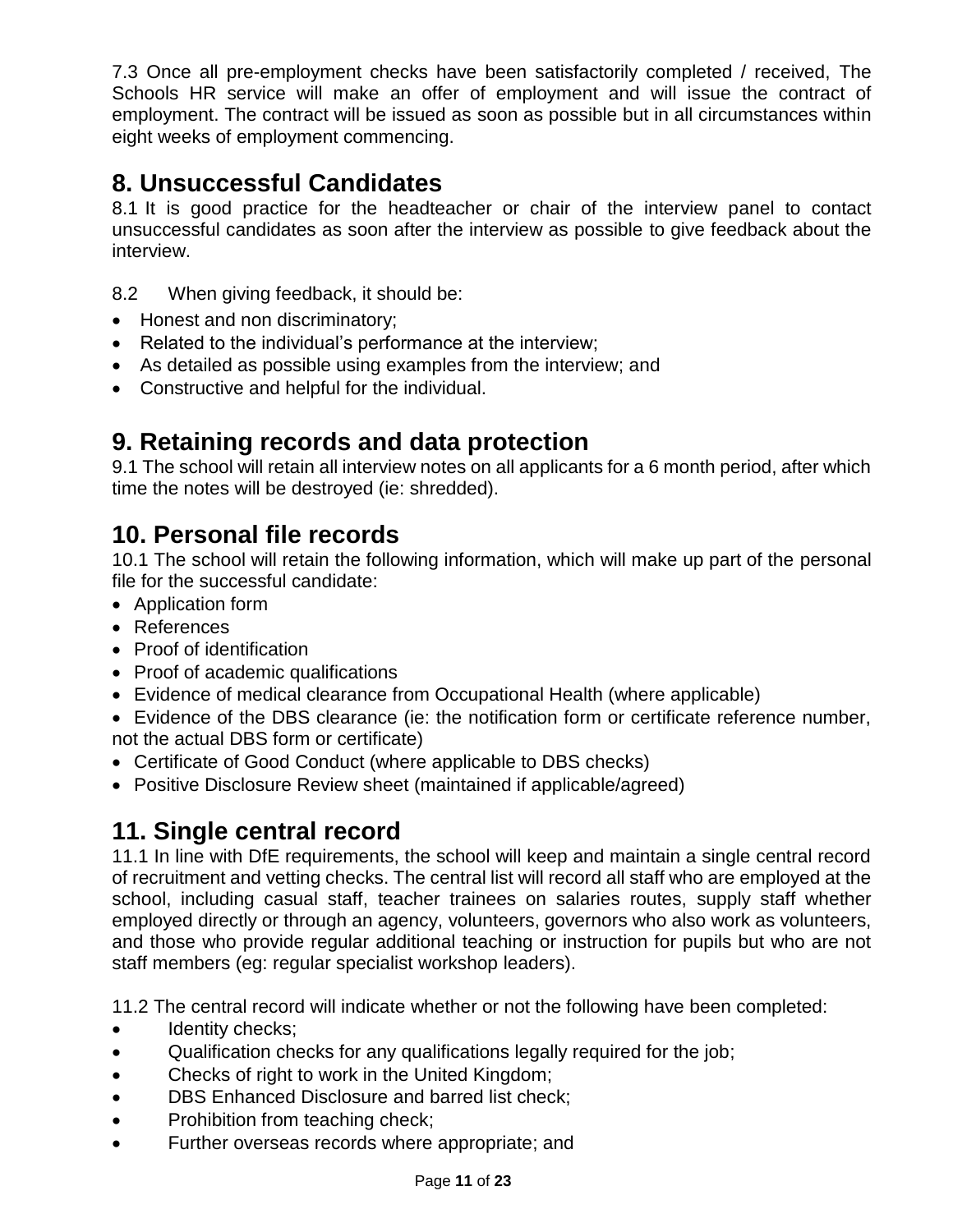Who undertook the check and the date on which the check was completed or the relevant certificate obtained.

11.3 In order to record supply staff provided through an agency on the record, the school will require written confirmation from the agency that it has satisfactorily completed the checks described above. The school does not need to carry out checks itself except where there is information contained within the disclosure.

### <span id="page-11-0"></span>**12. Volunteers and regulated activity**

12.1 The school welcomes the active involvement of parents, volunteers and members of the local community in school life. Parents and carers frequently help at school and on trips and outings on an occasional basis to support the curriculum, closely supervised by a member of staff. These helpers are not considered to be engaged in regulated activity and are therefore not subject to the Safer Recruitment Procedures. Guidelines for parents helping in school will be made available for parent volunteers for example the schools Safeguarding Policy.

12.2 However, some volunteers may be engaged in regulated activity and therefore are subject to Safer Recruitment Procedures. Further guidance on how this judgement may be made is contained within the Keeping Children Safe in Education 2021.

12.3 Governors are required to have enhanced DBS checks.

### <span id="page-11-1"></span>**13. Monitoring and review**

13.1 The Governing Body will monitor the implementation of and compliance with this policy and procedures. This will include periodic audits of files and records by the Designated Safeguarding Lead and/or Nominated Governor as part of the school's wider Safeguarding Audit (as specified in the Safeguarding Policy).

13.2 The school's senior management and the governing body will ensure that action is taken to remedy without delay any identified issues.

Head teacher

Chair of Governors

This policy to be reviewed annually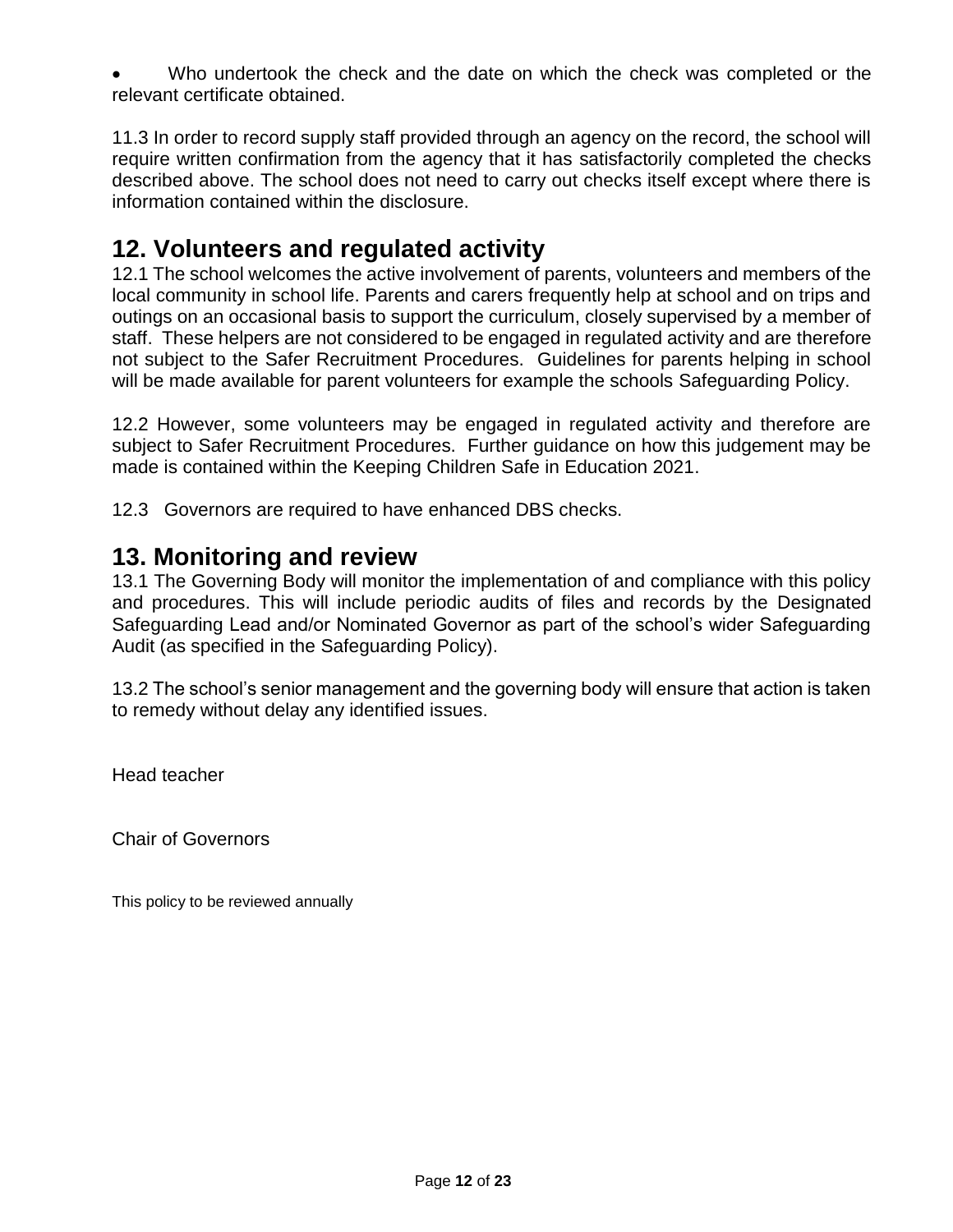# <span id="page-12-0"></span>**Appendix 1 - Template job description and person specification**

Please complete all sections as comprehensively as possible and state N/A if a section does not apply. This job description and person specification will be used as part of the recruitment process.

| Job title                                                                                                  |  |
|------------------------------------------------------------------------------------------------------------|--|
| Post number                                                                                                |  |
| <b>School</b>                                                                                              |  |
| <b>Department</b>                                                                                          |  |
| <b>Responsible to:</b><br>(give job title of the person to whom the<br>postholder is directly accountable) |  |
| <b>Responsible for:</b><br>(please give job titles, grades and attach a<br>structure chart)                |  |

### **1. Purpose of the job**

This should be a brief summary

#### **2. Main Responsibilities**

This is the most important section. It should list the major areas in which the job must produce results in order to achieve its purpose. You need to explain what is done, how and at what level you expect the postholder to operate within the school.

#### **3. Financial Accountability/Influence**

A. Give an overview of any budgets, expenditure, income for which the postholder has sole or shared accountability, or has some influence over. You need to explain the postholder's responsibilities in this area.

B. List any external contracts or Service Level Agreements that the postholder manages, monitors or specifies.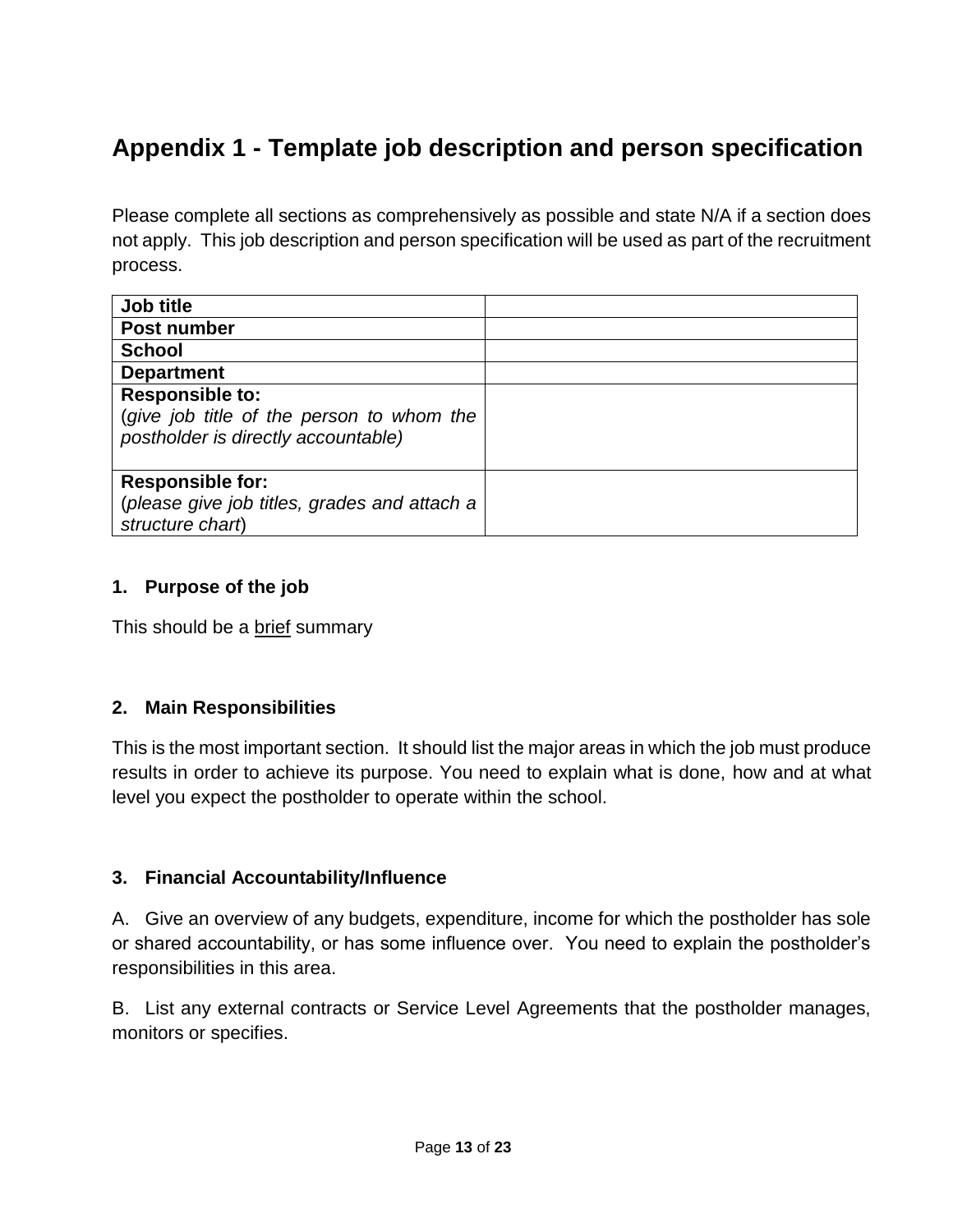### **4. Additional Information**

Provide details of any other factors not already given which affect the job.

*e.g. particularly unpleasant working conditions, being the Council's specialist in a specific area, high political sensitivity.*

### **5. We confirm that this form conveys a full and accurate description of the job as at ........................ (date)**

| Postholder name          |  |
|--------------------------|--|
| Post holder signature    |  |
| <b>Date</b>              |  |
| <b>Manager name</b>      |  |
| <b>Manager signature</b> |  |
| <b>Date</b>              |  |

## **Person Specification**

### **1. Education, Experience and Working Knowledge**

A. List the education, qualifications or training that the ideal postholder would need to perform the full duties of the post effectively. (This information should relate to the qualifications etc. required for the job and may not be the same as those held by the postholder).

*e.g. CIPD qualified or equivalent by experience*

B. How much work experience over and above any qualification (related and unrelated) would the postholder ideally need before appointment?

*e.g. 1 previous experience of working as a member of a team*

*e.g. 2 substantial management experience at a senior level*

C. Details of any specific knowledge required

*e.g. good working knowledge of planning regulations and legislation*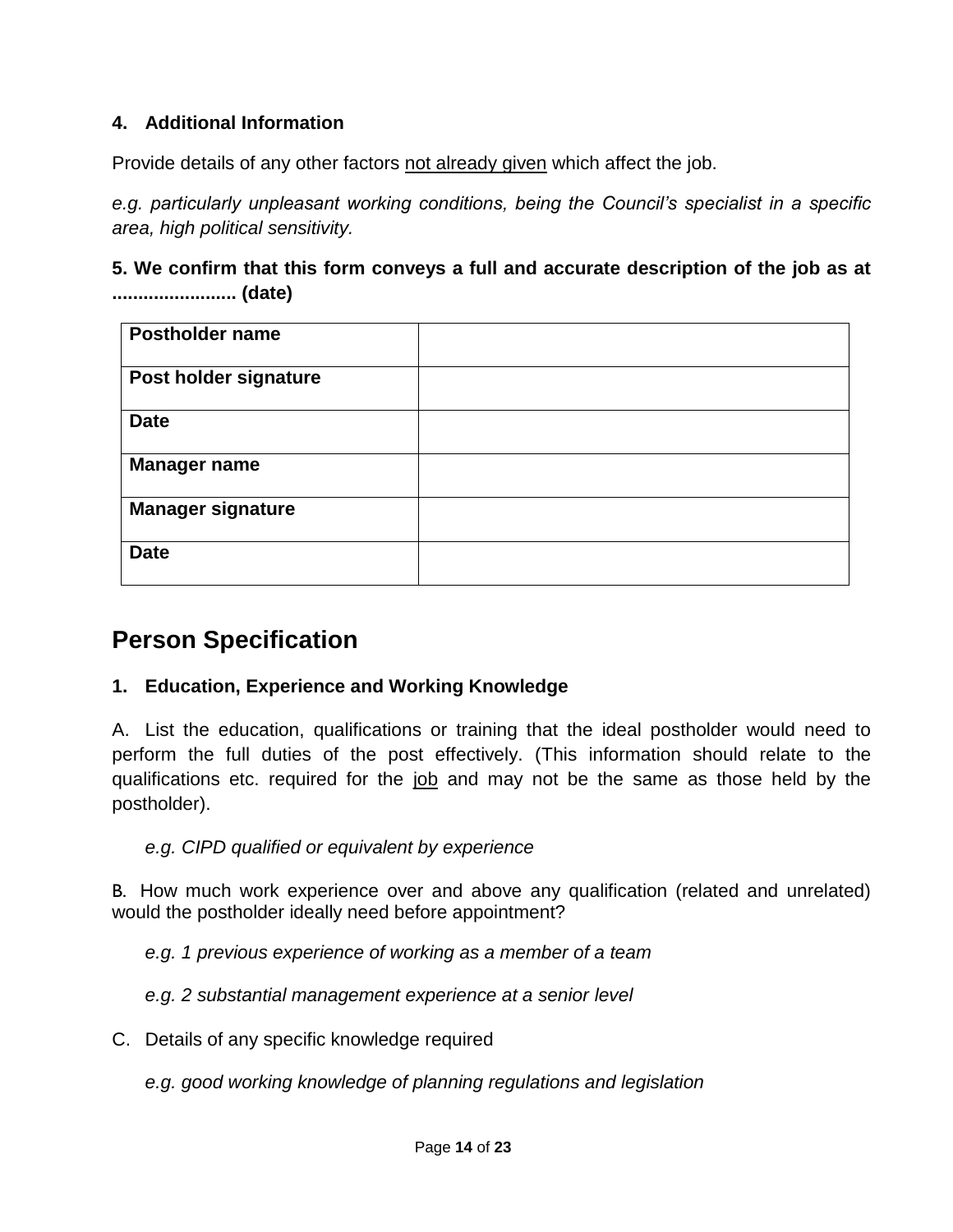# **Appendix 2 – Example short listing record**

It is recommended that this or a similar short listing record be kept.

| ∣ Post              |  |
|---------------------|--|
| Reference           |  |
| <b>Closing date</b> |  |

<span id="page-14-0"></span>

| <b>Applicants</b><br><b>Name</b> | Appl. No |              | Shortlisting criteria (add additional columns if required) |   |   |                 | <b>Shortlist</b><br>Y/N |
|----------------------------------|----------|--------------|------------------------------------------------------------|---|---|-----------------|-------------------------|
|                                  |          | $\mathbf{2}$ | 3                                                          | 4 | 5 | $6\phantom{1}6$ |                         |
|                                  |          |              |                                                            |   |   |                 |                         |
|                                  |          |              |                                                            |   |   |                 |                         |
|                                  |          |              |                                                            |   |   |                 |                         |
|                                  |          |              |                                                            |   |   |                 |                         |
|                                  |          |              |                                                            |   |   |                 |                         |
|                                  |          |              |                                                            |   |   |                 |                         |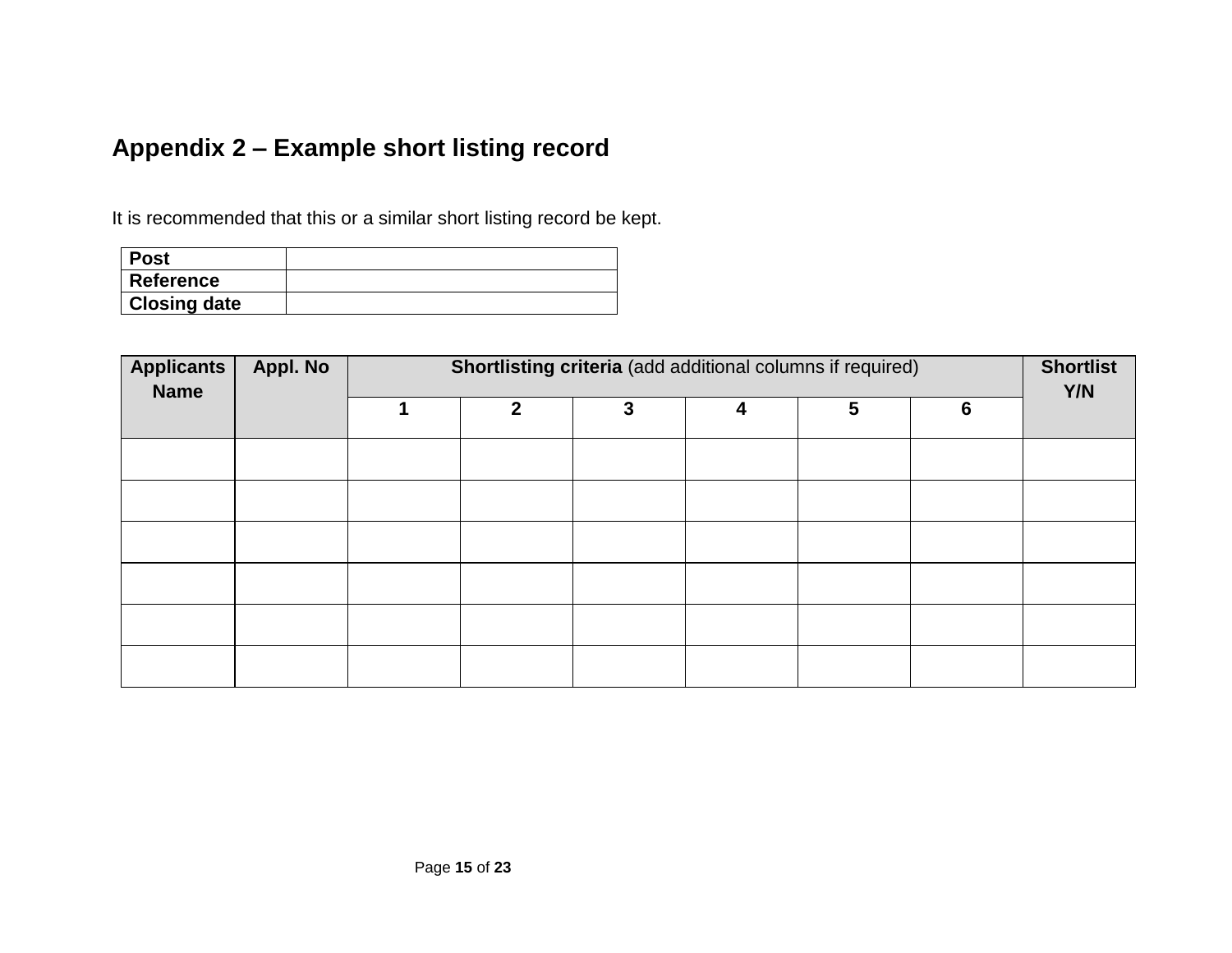# <span id="page-15-0"></span>**Appendix 3 – Example interview invitation letter**

### **Strictly Private and Confidential**

Dear

### **Invitation to Interview**

I refer to your recent application for the position of (POSITION DETAILS e.g. Head of Science) and I am pleased to invite you to an interview to be held at (VENUE) on (DATE).A map is enclosed. I also enclose (ADDITIONAL INFORMATION), which provides more information and details about the school.

You should arrive at the School at (TIME), report to Reception, and ask for (CONTACT NAME). (E.g. additional assessment ~ *You should bring with you a recent example of your work, which you should be prepared to discuss as part of the assessment)*

Your interview will last approximately (LENGTH OF INTERVIEW) and the panel will include:

- (NAME) (POST) Chair of the Interview Panel
- (NAME) (POST) Panel Member
- (NAME) (POST) Panel Member

Please let me know as soon as possible if there are any adjustments or arrangements that you may need to assist you in the interview process.

I would be grateful if you would contact (CONTACT NAME) on the above number to confirm your attendance.

Yours sincerely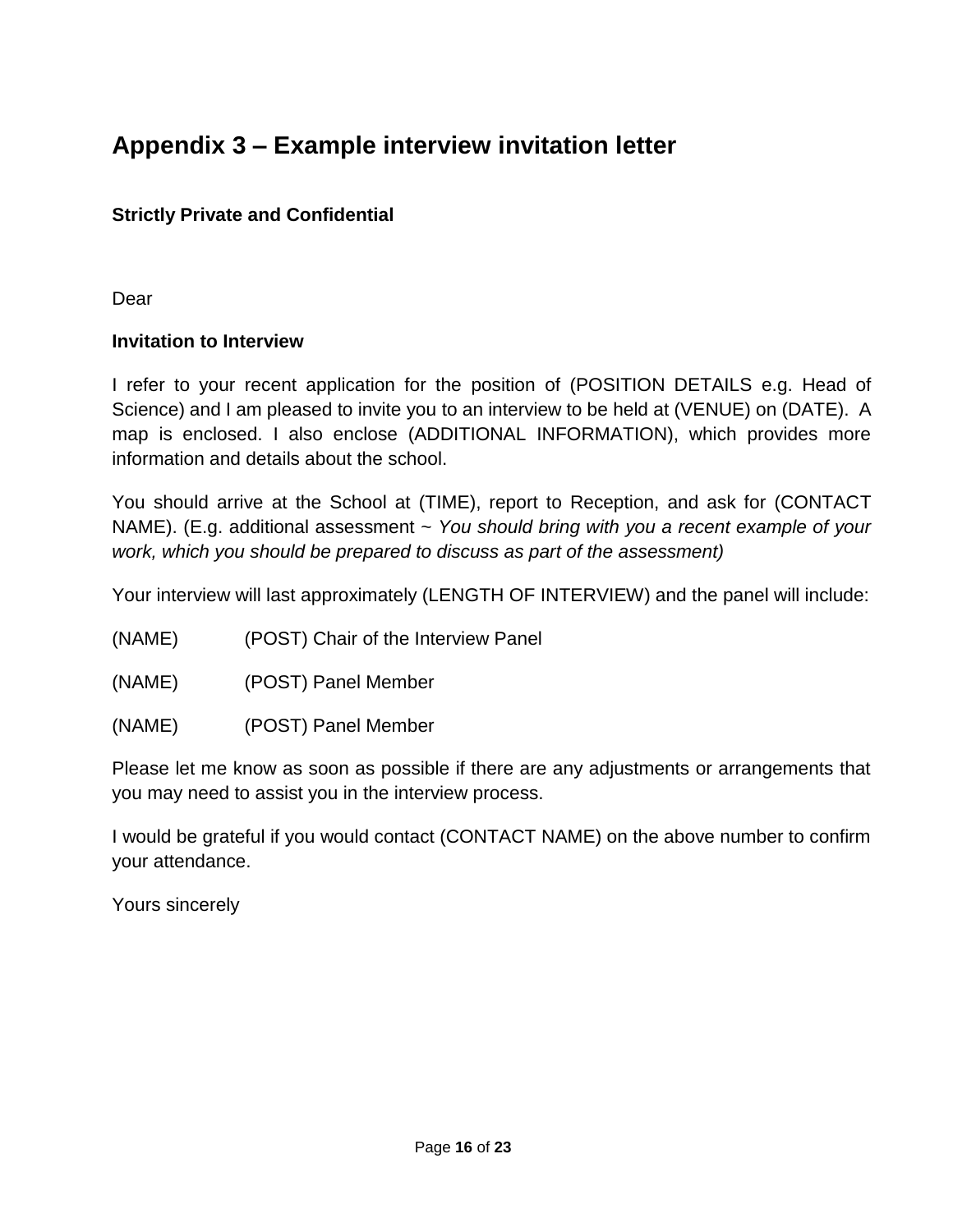# <span id="page-16-0"></span>**Appendix 4 – Example not shortlisted letter**

### **Strictly Private and Confidential**

Dear

### **(Details of Post e.g. Head of Science)**

I refer to your application for the above post, and regret to inform you that you have not been shortlisted on this occasion.

I would however like to thank you for the interest you have shown in this vacancy and working at the school. If you require any feedback about your application, do not hesitate to contact me.

Yours sincerely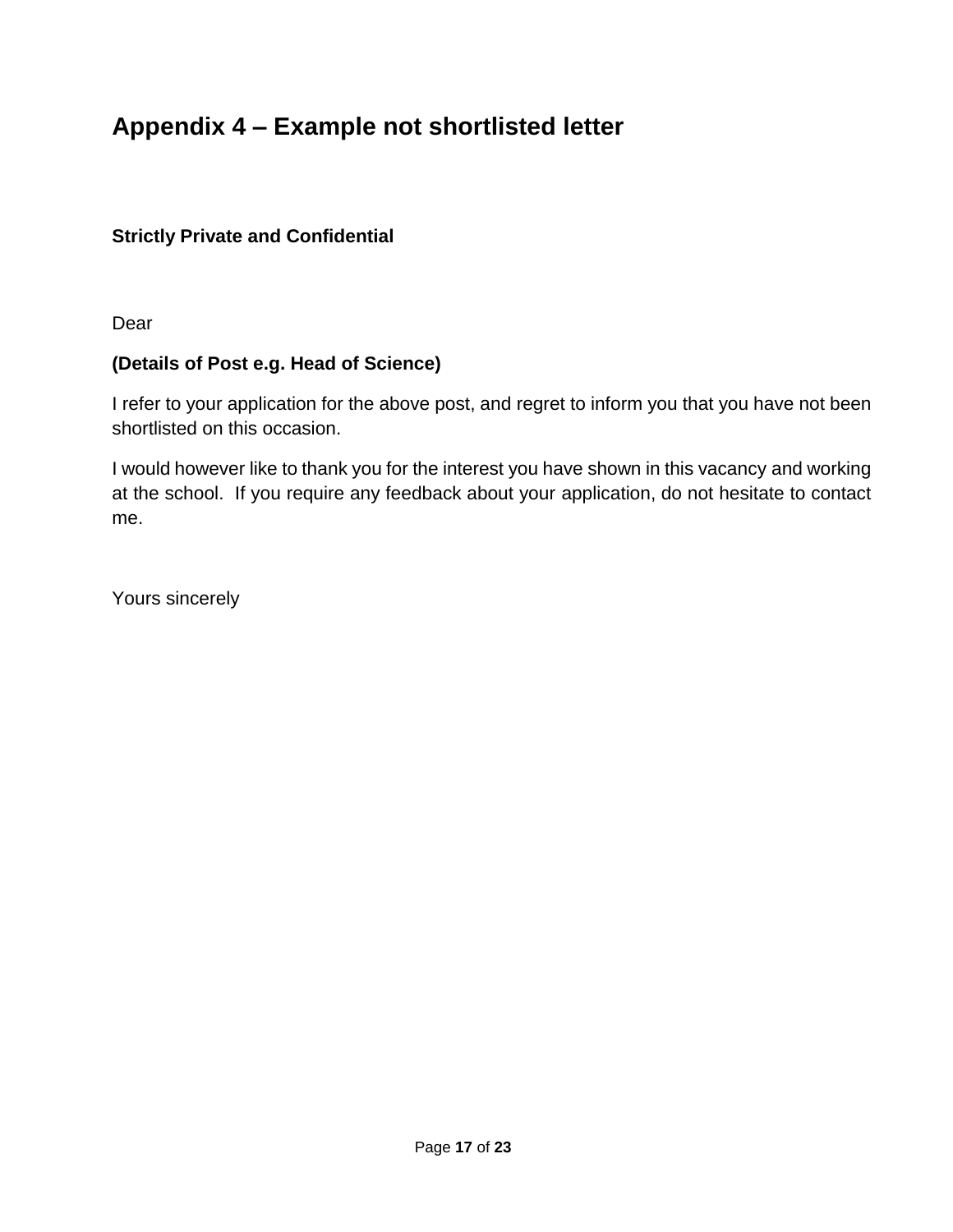## **Appendix 5 – Example interview record sheet**

It is recommended that this or a similar interview sheet be by each member of the selection panel.

| <b>Post</b>         |  |
|---------------------|--|
| Reference           |  |
| <b>Grade</b>        |  |
| <b>Panel member</b> |  |
| <b>Date</b>         |  |

<span id="page-17-0"></span>Enter the key criteria (and competencies if appropriate), together with the weighting considered to be appropriate before the interview. (Scores  $6$  = Excellent,  $5$  = Very Good,  $4$  = Good,  $3$  = Satisfactory,  $2$  = Adequate,  $1$  = Unsatisfactory/no evidence)

|                                                                                  |              | <b>Candidates Initials</b> |  |  |  |  |  |  |
|----------------------------------------------------------------------------------|--------------|----------------------------|--|--|--|--|--|--|
| <b>KEY CRITERIA REQUIRED (from Person</b><br>Specification and/ or competencies) | Wtg<br>H/M/L |                            |  |  |  |  |  |  |
|                                                                                  |              |                            |  |  |  |  |  |  |
|                                                                                  |              |                            |  |  |  |  |  |  |
|                                                                                  |              |                            |  |  |  |  |  |  |
|                                                                                  |              |                            |  |  |  |  |  |  |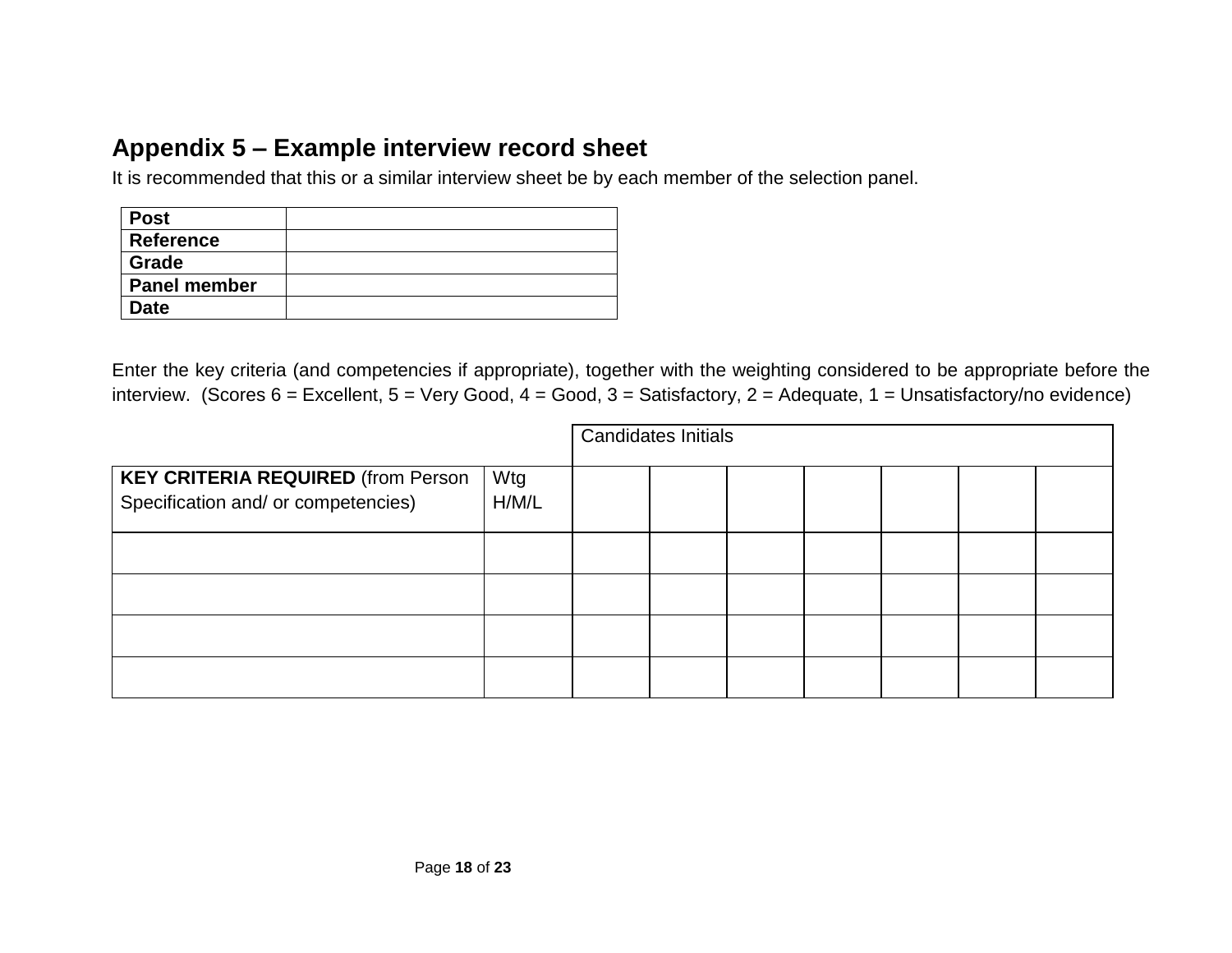# <span id="page-18-0"></span>**Appendix 6 – Example reference request letter**

Dear

Reference Request

(Candidates Name) has applied for the position of (Vacancy) at (Location) and has given your name your name as a reference to comment on their suitability for the post.

I enclose a copy of the job description and person specification for your information.

As any offer of appointment is subject to satisfactory references, I would be grateful if you complete the attached pro forma as fully as possible and return it to me in the enclosed pre paid envelope, as soon as possible and by (Date) at the latest. Alternatively you can email it to me at (Email address).

Many thanks for your assistance and if you have any questions do not hesitate to contact me.

Yours sincerely.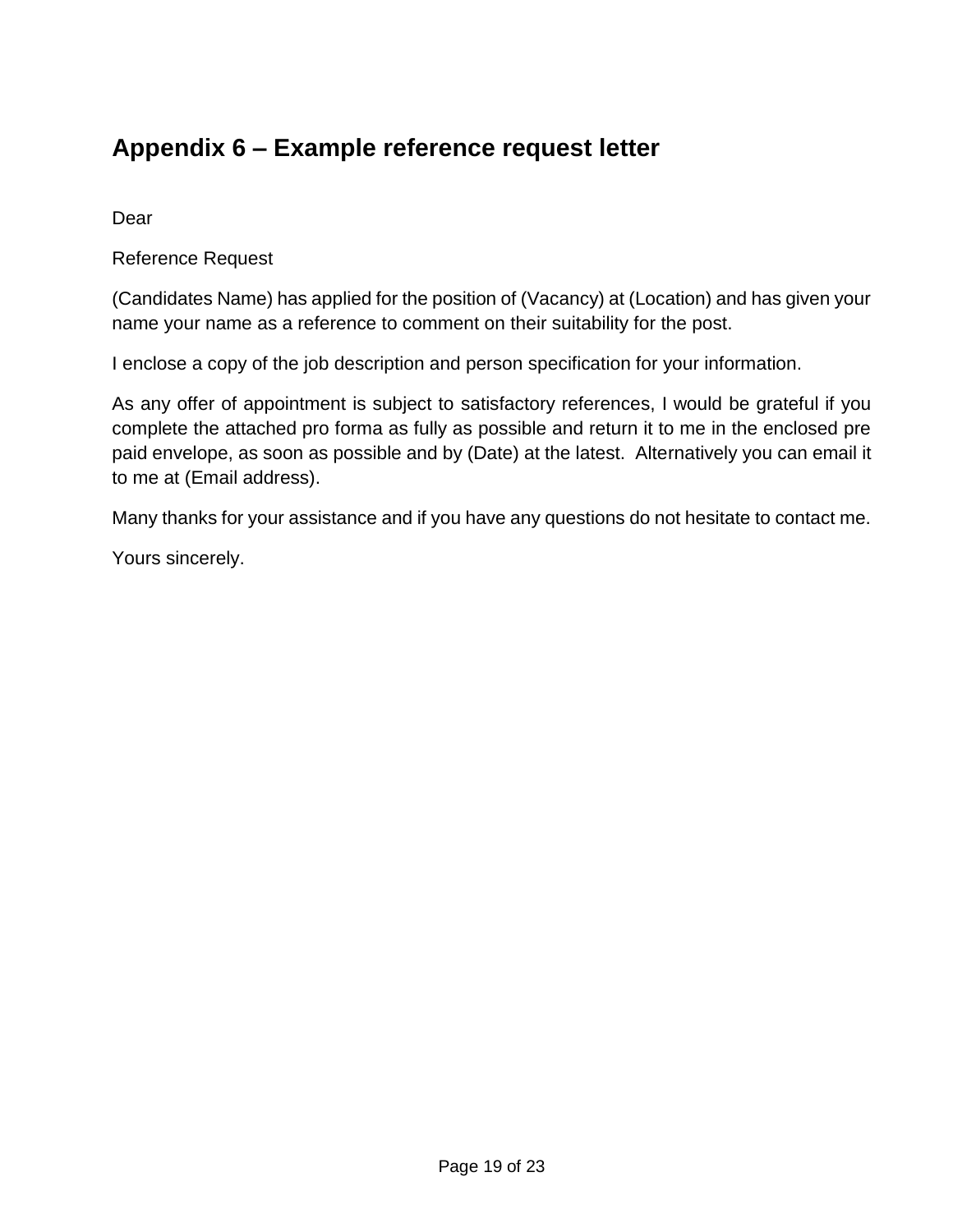### **REFERENCE REQUEST PROFORMA**

#### **Please continue on separate sheet if necessary**

| Name of applicant: | Job title (in your employment):     |
|--------------------|-------------------------------------|
| Start date:        | Date of leaving (where applicable): |

Reason for leaving:

Current or most recent salary or salary point, plus any allowances:

Capacity in which you know/knew the applicant:

Length of time you have known/knew them in this capacity:

In your view, does the applicant's overall performance suggest that they are equipped to fulfil the responsibilities of the post for which they are applying? (Please see enclosed Job Description and Person Specification.) Yes/No

If no, please comment:

Is the applicant (or were they at the date of leaving your employment) subject to any formal disciplinary or capability procedures or sanctions? Yes/No

If yes, please provide details:

In the preceding two years, has the applicant been subject to any formal capability procedures? Yes/No

If yes, please provide details:

(*Regulation 8A of the School Staffing (England) Regulations 2009 requires schools (maintained or academy) to provide this information in relation to teaching posts. For other posts, referees are asked to provide relevant information as part of their obligation to provide a satisfactory and accurate reference.)*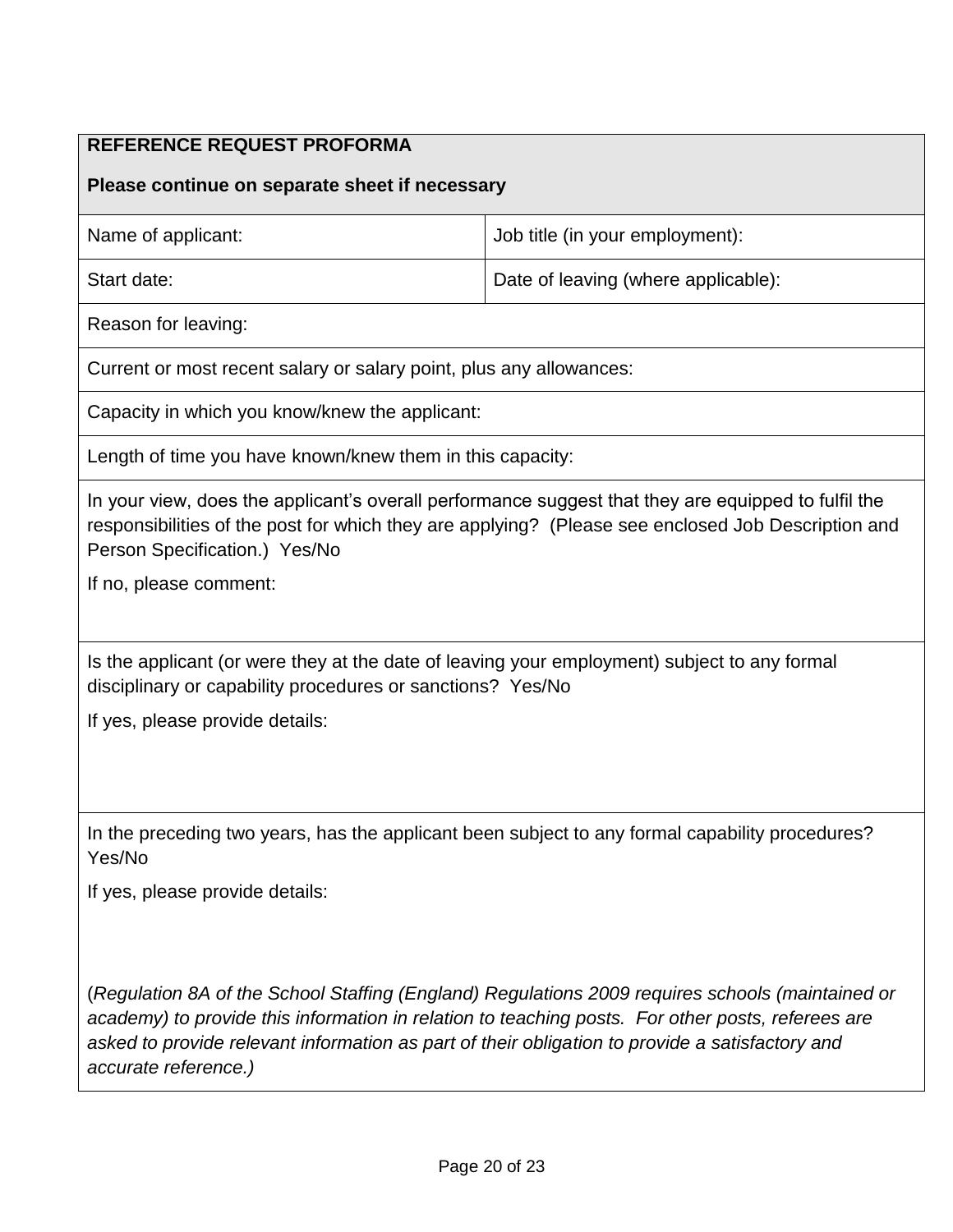Have any allegations or concerns been raised about the applicant that relate to the safety or welfare of children or young people or behaviour towards children or young people? Yes/No

If yes, in accordance with safer recruitment guidance, please include details of the outcomes of those concerns i.e. whether allegations or concerns were investigated, the conclusion reached and how matters were resolved.

Would you re-employ the applicant? Yes/No

If no, please comment:

In your opinion, is there any reason why the applicant should not be employed to work with children or be employed in a school or Pupil Referral Unit environment? Yes/No

If yes, please comment:

Please assess and rate (tick as appropriate) to the best of your knowledge, the applicant's ability, and typical performance in the following areas (continuing on a separate sheet if necessary):

|                                                                                                                                                                                                                                     | Excellent | Good | Satisfactory | Not<br>satisfactory |
|-------------------------------------------------------------------------------------------------------------------------------------------------------------------------------------------------------------------------------------|-----------|------|--------------|---------------------|
| 1. Building and maintaining effective working<br>relationships. (If currently or previously employed<br>in a school environment, please assess<br>relationships with pupils, parents, colleagues and<br>the wider school community) |           |      |              |                     |
| 2. Willingness to learn and develop/continuous<br>professional development.                                                                                                                                                         |           |      |              |                     |
| 3. Flexibility. (For example, willingness to<br>undertake varied tasks and/or new methods<br>commensurate with grade or professional<br>standing)                                                                                   |           |      |              |                     |
| 4. Team working. (Ability to work co-operatively<br>with colleagues and share responsibility for team<br>outputs)                                                                                                                   |           |      |              |                     |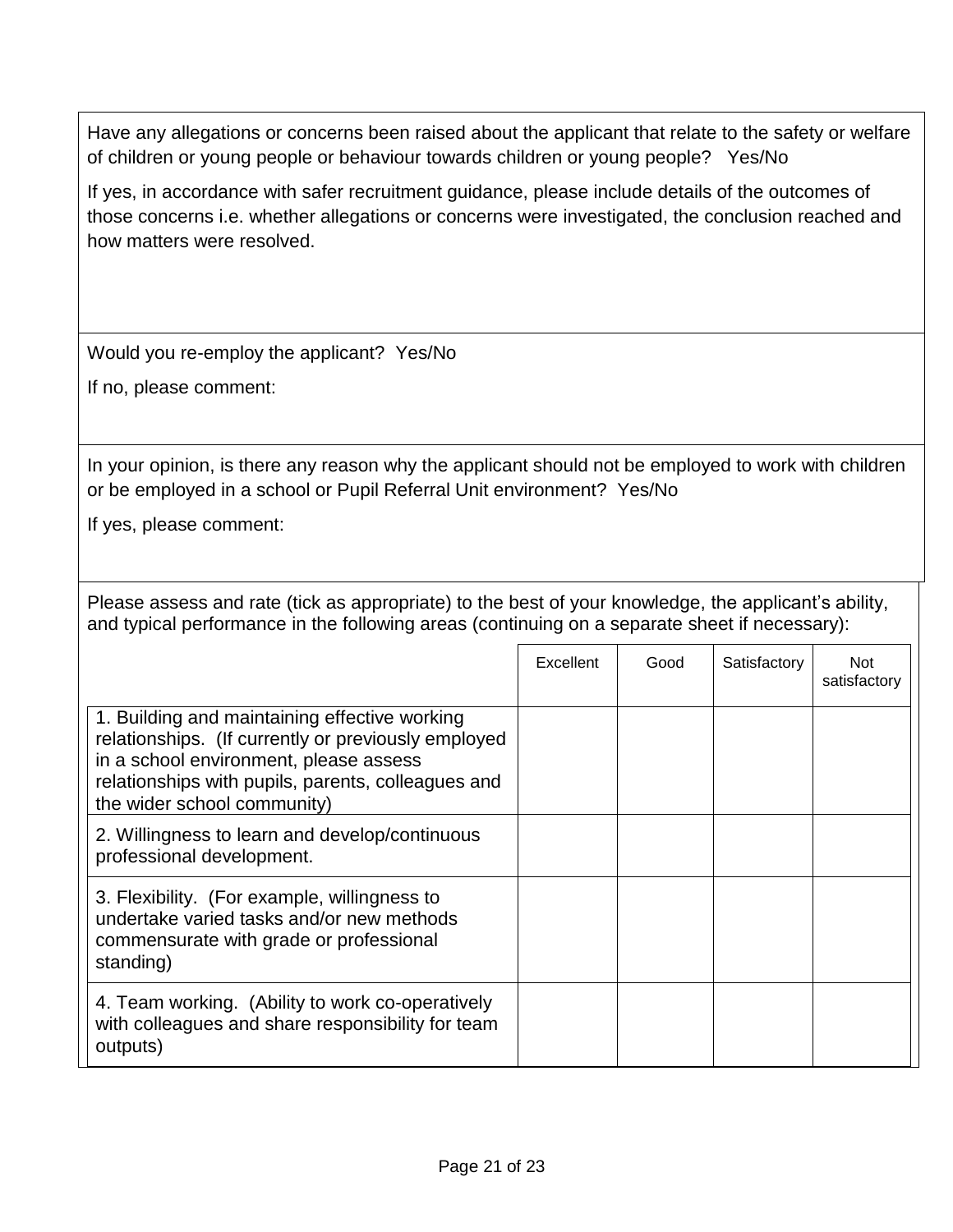| 5. Ability to prioritise work and meet deadlines |                                                                                                                                                        |  |                      |  |            |  |  |  |  |
|--------------------------------------------------|--------------------------------------------------------------------------------------------------------------------------------------------------------|--|----------------------|--|------------|--|--|--|--|
|                                                  | 6. Ability to use own initiative appropriately                                                                                                         |  |                      |  |            |  |  |  |  |
| varying audiences                                | 7. Communication, both written and verbal, with                                                                                                        |  |                      |  |            |  |  |  |  |
| the school                                       | 8. Contribution to your organisation/general life of                                                                                                   |  |                      |  |            |  |  |  |  |
|                                                  | 9. For management or leadership posts only,<br>people management and leadership skills                                                                 |  |                      |  |            |  |  |  |  |
|                                                  | For teaching appointments only, quality of teaching (overall, based on lesson observations<br>during current/most recent performance management cycle) |  |                      |  |            |  |  |  |  |
| Outstanding                                      | Good                                                                                                                                                   |  | Requires improvement |  | Inadequate |  |  |  |  |
| Comments:                                        |                                                                                                                                                        |  |                      |  |            |  |  |  |  |
| development?                                     | For all appointments, are there any aspects of the role where the applicant may need further                                                           |  |                      |  |            |  |  |  |  |
| Yes                                              |                                                                                                                                                        |  | No                   |  |            |  |  |  |  |
| If yes, please comment:                          |                                                                                                                                                        |  |                      |  |            |  |  |  |  |
|                                                  |                                                                                                                                                        |  |                      |  |            |  |  |  |  |
|                                                  |                                                                                                                                                        |  |                      |  |            |  |  |  |  |
| Signed:                                          |                                                                                                                                                        |  |                      |  |            |  |  |  |  |
| Name:                                            |                                                                                                                                                        |  |                      |  |            |  |  |  |  |
| Position:                                        |                                                                                                                                                        |  |                      |  |            |  |  |  |  |
| Date:                                            |                                                                                                                                                        |  |                      |  |            |  |  |  |  |